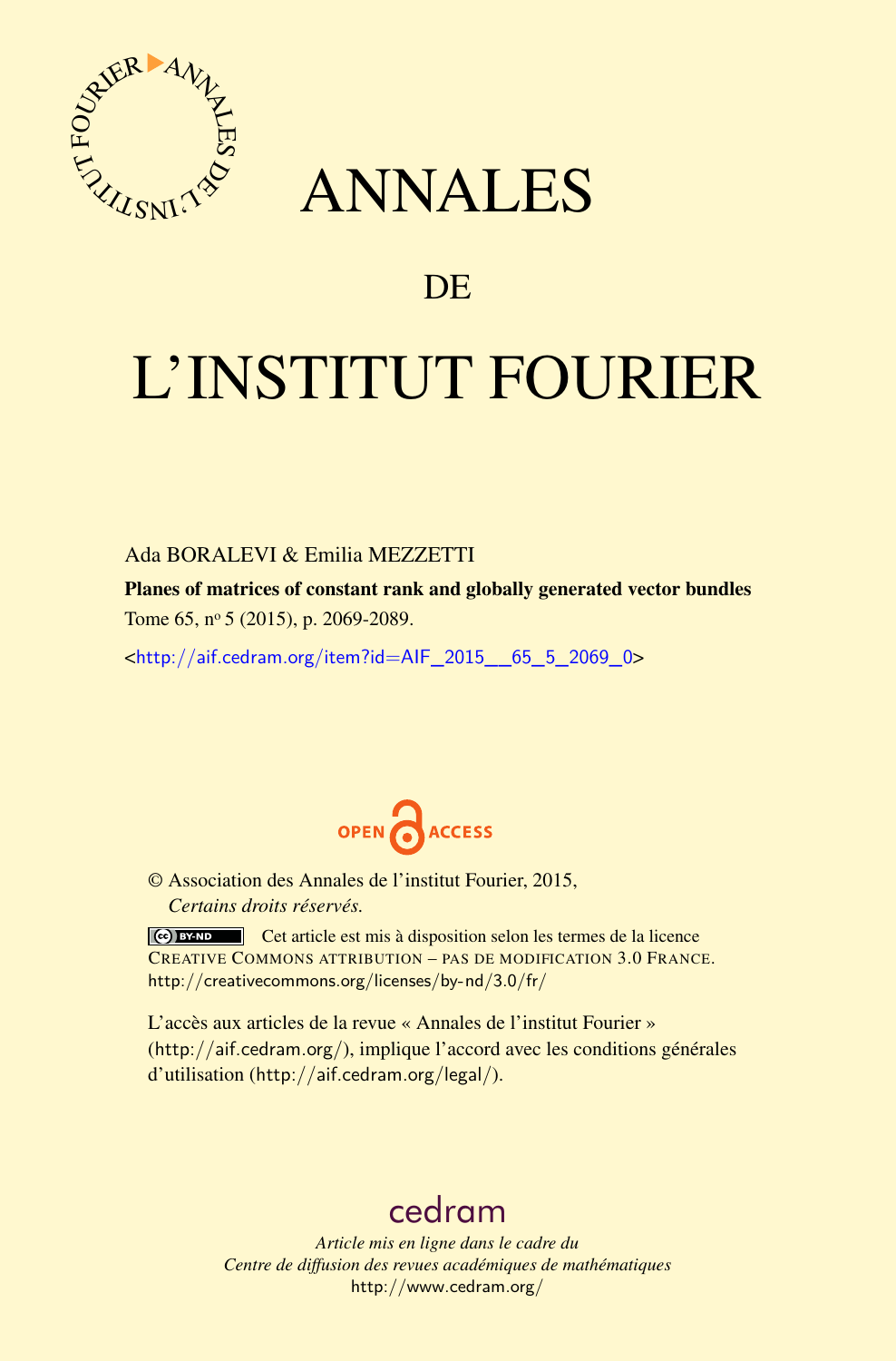#### PLANES OF MATRICES OF CONSTANT RANK AND GLOBALLY GENERATED VECTOR BUNDLES

#### **by Ada BORALEVI & Emilia MEZZETTI (\*)**

ABSTRACT. — We consider the problem of determining all pairs  $(c_1, c_2)$  of Chern classes of rank 2 bundles that are cokernel of a skew-symmetric matrix of linear forms in 3 variables, having constant rank  $2c_1$  and size  $2c_1+2$ . We completely solve the problem in the "stable" range, i.e. for pairs with  $c_1^2 - 4c_2 < 0$ , proving that the additional condition  $c_2 \leqslant {\binom{c_1+1}{2}}$  is necessary and sufficient. For  $c_1^2-4c_2 \geqslant 0$ , we prove that there exist globally generated bundles, some even defining an embedding of  $\mathbb{P}^2$  in a Grassmannian, that cannot correspond to a matrix of the above type. This extends previous work on  $c_1 \leq 3$ .

Résumé. — On considère le problème de determiner toutes les couples (*c*1*, c*2) de classes de Chern de fibrés vectoriels de rang 2 qui sont realisées comme conoyaux de matrices antisymétriques de formes linéaires en trois variables, de taille  $2c_1 + 2$ et rang constant 2*c*1. Le problème est complètement résolu dans le cas "stable", à savoir lorsque  $c_1^2 - 4c_2 < 0$ , où on démontre que la condition supplémentaire  $c_2$  ≤  $\binom{c_1+1}{2}$  est nécessaire et suffisante. Dans le cas  $c_1^2 - 4c_2 ≥ 0$ , on prouve l'existence de fibrés globalement engendrés qui ne peuvent pas correspondre à des matrices du type ci-dessus, certains même définissant un plongement de P <sup>2</sup> dans une Grassmannienne. Notre résultat étend des travaux antérieurs sur le cas $c_1 \leqslant 3.$ 

#### **1. Introduction**

Even if it arises naturally in linear algebra, the problem of classifying linear systems of matrices of constant rank has many interactions with algebraic geometry. On the one hand, the understanding of these linear systems has greatly benefited from the use of algebraic geometry tools, as

Both authors are members of GNSAGA.

Keywords: Skew-symmetric matrices, constant rank, globally generated vector bundles. Math. classification: 14J60, 15A30.

<sup>(\*)</sup> Research partially supported by MIUR funds, PRIN 2010-2011 project "Geometria delle varietà algebriche", and by Università degli Studi di Trieste – FRA 2013 project "Geometria e topologia delle varietà".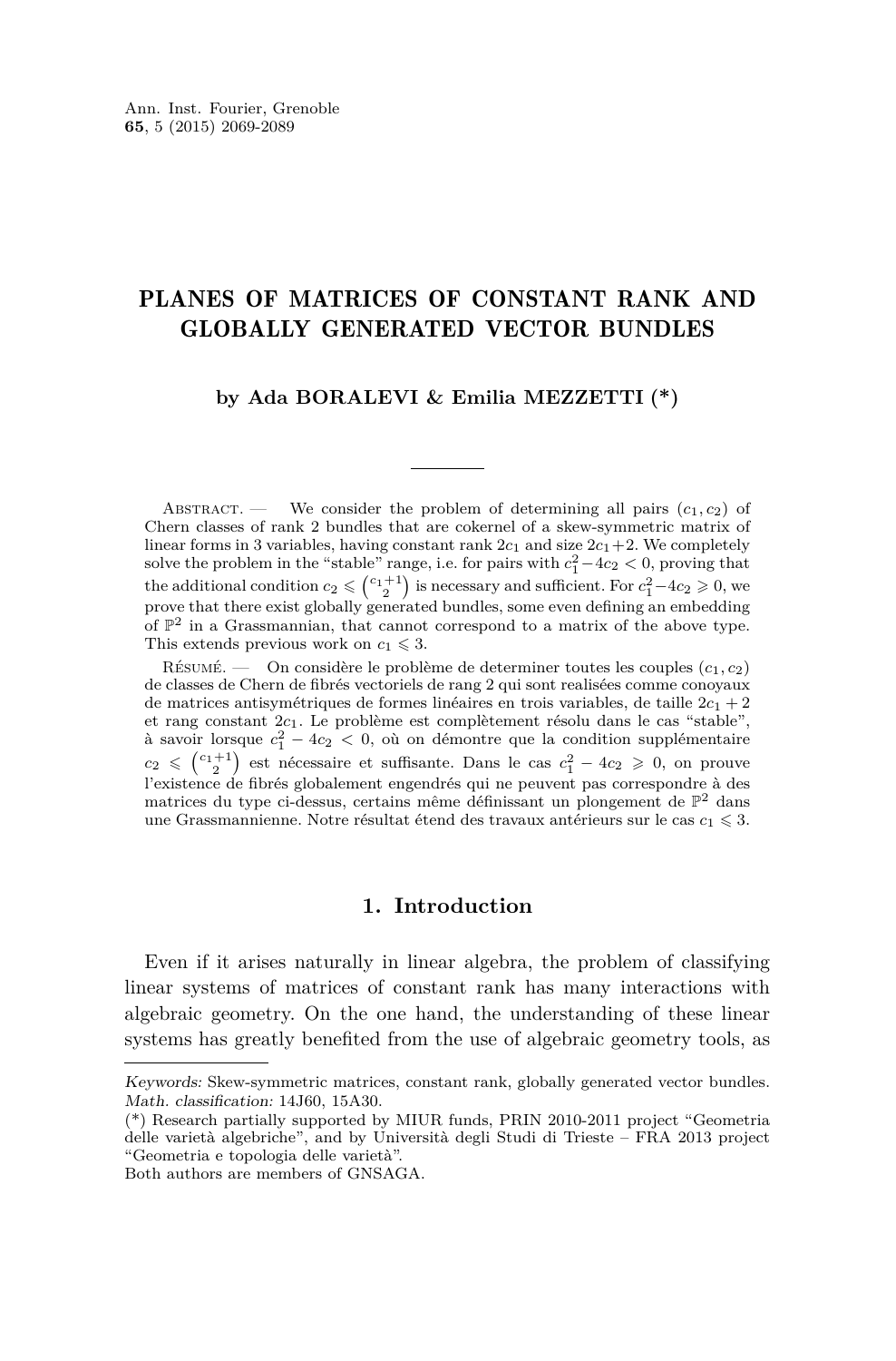<span id="page-2-0"></span>happened for example in [\[14,](#page-21-0) [16,](#page-21-0) [15,](#page-21-0) [3\]](#page-20-0). On the other side, linear systems have been proved useful in approaching some classical problems in geometry: examples of this phenomenon are, among many others, [\[4,](#page-20-0) [10,](#page-21-0) [5\]](#page-20-0). The main connection between the two areas comes from interpreting such a linear system as a vector bundles map, whose kernel and cokernel are again vector bundles on some projective variety.

Let us explain more precisely the setting in which we work. Let *V* be a vector space of dimension *n* over  $\mathbb{C}$ , and let  $A \subseteq V \otimes V$  be a linear subspace of dimension *d*. Fixing bases, we can write down *A* as a  $n \times n$  matrix of linear forms in *d* variables, that we denote by the same letter *A*. We say that *A* has constant rank *r* if every non-zero matrix obtained specializing the *d* variables has rank *r*.

The matrix *A* can be viewed naturally as a map  $V^* \otimes \mathcal{O}_{\mathbb{P}A}(-1) \stackrel{A}{\rightarrow}$  $V \otimes \mathcal{O}_{\mathbb{P}A}$ , and as such it gives an exact sequence:

$$
(1.1) \quad 0 \longrightarrow K \longrightarrow V^* \otimes \mathcal{O}_{\mathbb{P}A}(-1) \stackrel{A}{\longrightarrow} V \otimes \mathcal{O}_{\mathbb{P}A} \longrightarrow E \longrightarrow 0,
$$

where both the kernel *K* and the cokernel *E* are vector bundles of rank  $n - r$  on  $\mathbb{P}A$ .

A computation of invariants shows that there is a bound on the maximal dimension that the subspace *A* can attain, namely for values of  $2 \le r \le n$ , such maximal dimension is comprised between  $n-r+1$  and  $2(n-r)+1$  [\[15\]](#page-21-0). We stress the fact that these bounds are not effective in general. Moreover for a given value of *d*, only some values of *r* are allowed.

The further assumption that the subspace *A* lies either in  $S^2V$  or in  $\wedge^2V$ yields a symmetry of the exact sequence  $(1.1)$ , and gives an isomorphism  $K = E^*(-1)$ . If that is the case, a similar computation of invariants as the one above shows us that the sequence (1.1) determines the first Chern class  $c_1(E) = \frac{r}{2}$ . In particular, the rank  $r = 2c$  is even.

We now want to focus on the special case  $n = 2c + 2$ , where the cokernel *E* is a vector bundle of rank 2 with  $c_1(E) = c$ , and where the maximal dimension of *A* can vary between 3 and 5. From the fact that *E* has rank 2 we deduce that  $E^* \simeq E(-c)$ . All in all, if *A* is either symmetric or skewsymmetric, then the exact sequence  $(1.1)$  induced by *A* can be rewritten as the following 2-step extension:

(1.2)

$$
0 \longrightarrow E(-c-1) \longrightarrow \mathcal{O}_{\mathbb{P}A}(-1)^{2c+2} \xrightarrow{A} \mathcal{O}_{\mathbb{P}A}^{2c+2} \longrightarrow E \longrightarrow 0.
$$

For the symmetric case we refer the reader to [\[10\]](#page-21-0), where it is shown that the effective bound for the dimension of linear spaces of symmetric matrices of co-rank 2 is independent of *c*, and always equal to 3.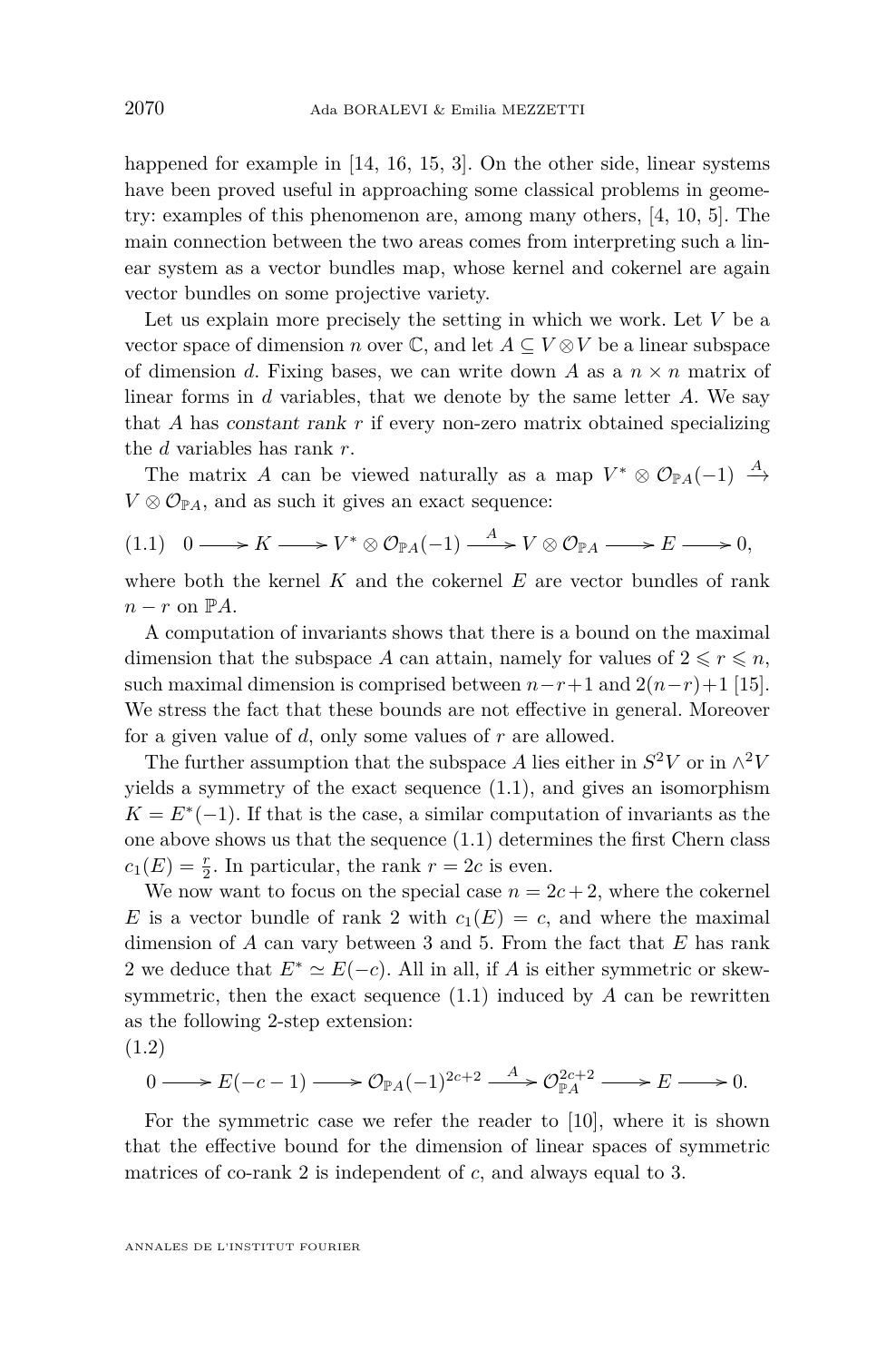On the contrary, in the skew-symmetric case the bound does depend on the value *c*. If *c* is odd, or if  $c = 2$ , then the bound is equal to 3, but for higher (even) values of *c* it is in general not known. Almost all (that is, all except one) known examples of dimension 4 were produced by the two authors together with D. Faenzi in [\[3\]](#page-20-0), and they have  $c = 4$  and 6. For these values it is easy to see that 4 is an effective bound. It is conjectured that 4 is in fact always an effective bound, and that 5-dimensional examples do not exist.

In this paper we work on the skew-symmetric case with  $\dim A = 3$ , so we deal with bundles on the projective plane. Recall that in this setting the sequence [\(1.1\)](#page-2-0) entails that  $c_1(E) = c$ , but it does not determine the value of  $c_2(E)$ . Hence it is quite natural to ask the following:

QUESTION.  $\qquad \qquad Let c be a positive integer. What are all the possible pairs$  $(c, y)$  such that there exists a skew-symmetric matrix of linear forms in 3 variables, having constant rank  $2c$ , size  $2c + 2$ , and cokernel *E*, with Chern  $classes (c_1(E), c_2(E)) = (c, y)$ ?

It is immediate from [\(1.2\)](#page-2-0) that the bundle *E* is globally generated. Pairs  $(c, y)$  such that there exists a globally generated rank 2 vector bundle  $F$ on  $\mathbb{P}^2$  with  $c_1(F) = c$  and  $c_2(F) = y$  are called effective, and have been recently completely classified in [\[6\]](#page-21-0).

In a similar fashion, we call *m*-effective a pair  $(c, y)$  such that there exists a skew-symmetric matrix of linear forms in 3 variables, having constant rank 2*c*, size  $2c + 2$ , and cokernel *E*, with Chern classes  $(c_1(E), c_2(E))$  =  $(c, y)$ . If this is the case, the vector bundle E is also called *m*-effective.

Clearly *m*-effectiveness implies effectiveness, so our question can be rephrased by asking which effective pairs are also *m*-effective.

Remark that for low values of *c* every globally generated bundle defining an embedding of  $\mathbb{P}^2$  in the Grassmannian is *m*-effective. More precisely, the case  $c = 1$  corresponds to the linear spaces contained in the Grassmannian of lines in  $\mathbb{P}^3$ , hence it is classical. The cases  $c = 2$  and  $c = 3$  have been treated in [\[12\]](#page-21-0) and in [\[7\]](#page-21-0) respectively. In particular in [\[12\]](#page-21-0) there is a complete classification of the orbits of linear spaces of  $6\times 6$  skew-symmetric matrices of constant rank 4, up to the natural action of the group *SL*6.

Here we tackle our question for general values of *c*. We begin in Section [3](#page-8-0) by proving the following upper bound: if the pair (*c, y*) is *m*-effective then  $0 \leq y \leq {c+1 \choose 2}$ . Our main result (Theorem [4.1\)](#page-9-0) is a positive answer to our question for all pairs  $(c, y)$  satisfying the previous condition and with  $c^2 - 4y < 0$ , i.e. in the so-called *stable range*. Moreover our answer is "constructive", in that for every pair  $(c, y)$  we explicitly provide a vector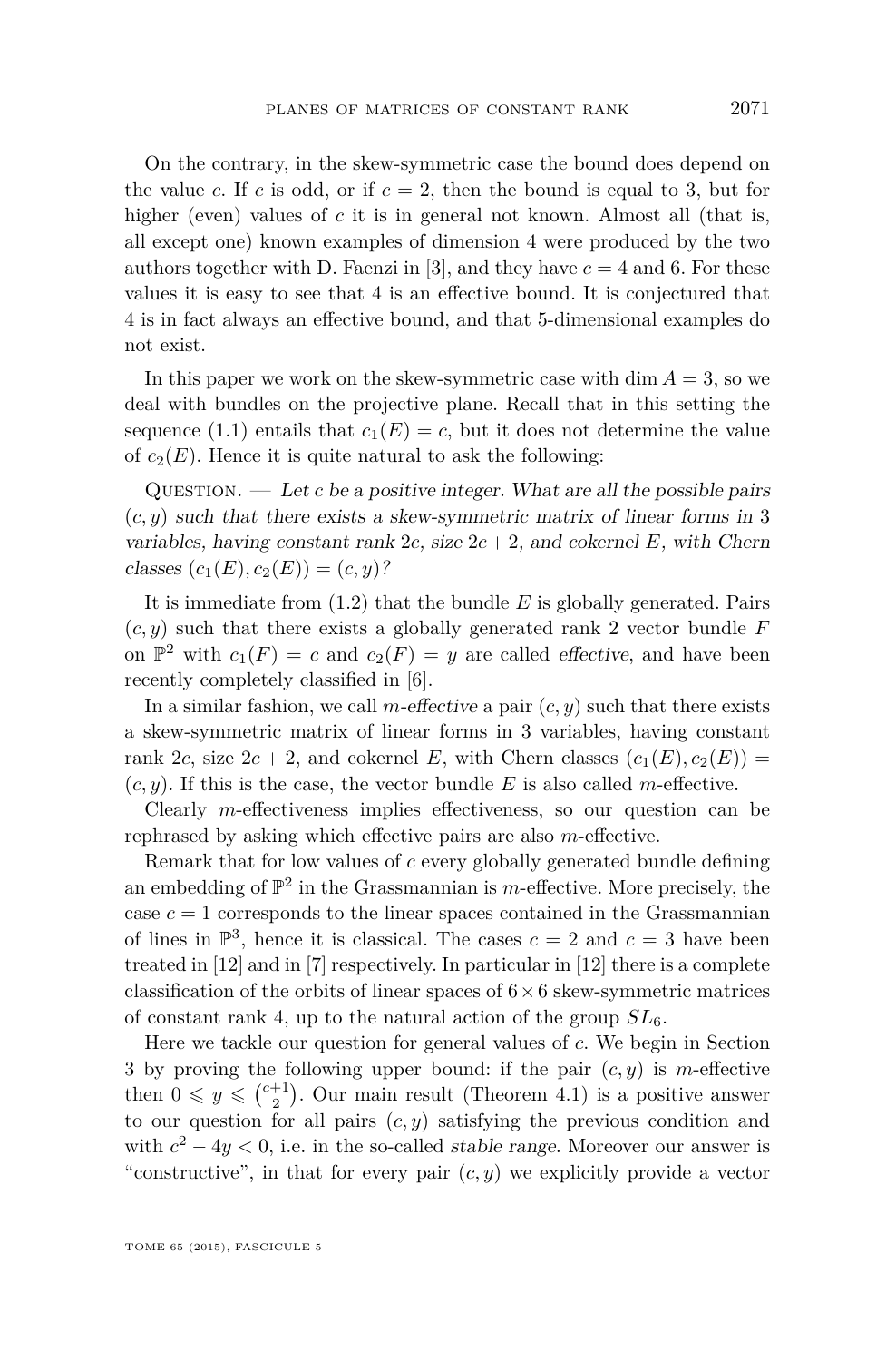<span id="page-4-0"></span>bundle *E* and its associated matrix *A*. Our method is somewhat similar to the construction used by Le Potier in [\[11\]](#page-21-0): we consider rank 2 bundles that are quotients (in a sense made precise in Definition 2.1) of direct sums of bundles of the form  $\mathcal{O}_{\mathbb{P}^2}(i), i \geq 1$ , and *Q*, where *Q* is the universal quotient bundle on  $\mathbb{P}^2$ . These can be regarded as building blocks for the matrices we are looking for, and in fact all our examples will be constructed from these blocks. This is the content of Section 2. We stress the fact that, even though the Chern classes of the bundles that we build belong to the stable range, not all those bundles are stable, as explained in Corollary [4.5.](#page-12-0)

The unstable range where  $c^2 - 4y \geq 0$  is treated in Section [5;](#page-13-0) there we prove that the question has in general negative answer, by producing a series of counterexamples. The paper ends with a particularly interesting class of examples of effective pairs that are not *m*-effective, but that neverthe less induce an embedding of the projective plane  $\mathbb{P}^2$  in the Grassmannian of lines  $\mathbb{G}(1, 2c + 1)$ .

Acknowledgement. — We would like to thank Philippe Ellia for sharing his ideas on globally generated vector bundles, and for suggesting the proof of Proposition [5.4.](#page-17-0)

#### **2. Preliminaries**

We start by introducing a large class of *m*-effective bundles, obtained as "quotients" of certain decomposable bundles. We warn the reader that by quotient we mean something more specific than the usual definition, that is:

DEFINITION 2.1. — A vector bundle *E* on a projective space  $\mathbb P$  is a quotient of a vector bundle *F* if there exist  $s \geq 0$  sections of *F* inducing the exact sequence:

(2.1) 
$$
0 \to \mathcal{O}_{\mathbb{P}}^s \to F \to E \to 0.
$$

This same definition is used in [\[13\]](#page-21-0) and [\[7\]](#page-21-0). Notice that if *E* is a quotient of *F*, then their Chern classes satisfy  $c_i(E) = c_i(F)$  for all  $i \leq \text{rk } E$ .

As anticipated in the Introduction, we are interested in quotients of bundles of the form:

(2.2) 
$$
F = (\bigoplus_{i \geq 1} \mathcal{O}_{\mathbb{P}^2}(i)^{a_i}) \oplus Q^b,
$$

with  $i \geq 1$  and  $a_i, b \geq 0$  for all *i*, i.e. quotients of special decomposable bundles that are direct sums of *Q* and the line bundles  $\mathcal{O}_{\mathbb{P}^2}(i)$ ,  $i \geq 1$ . *Q* is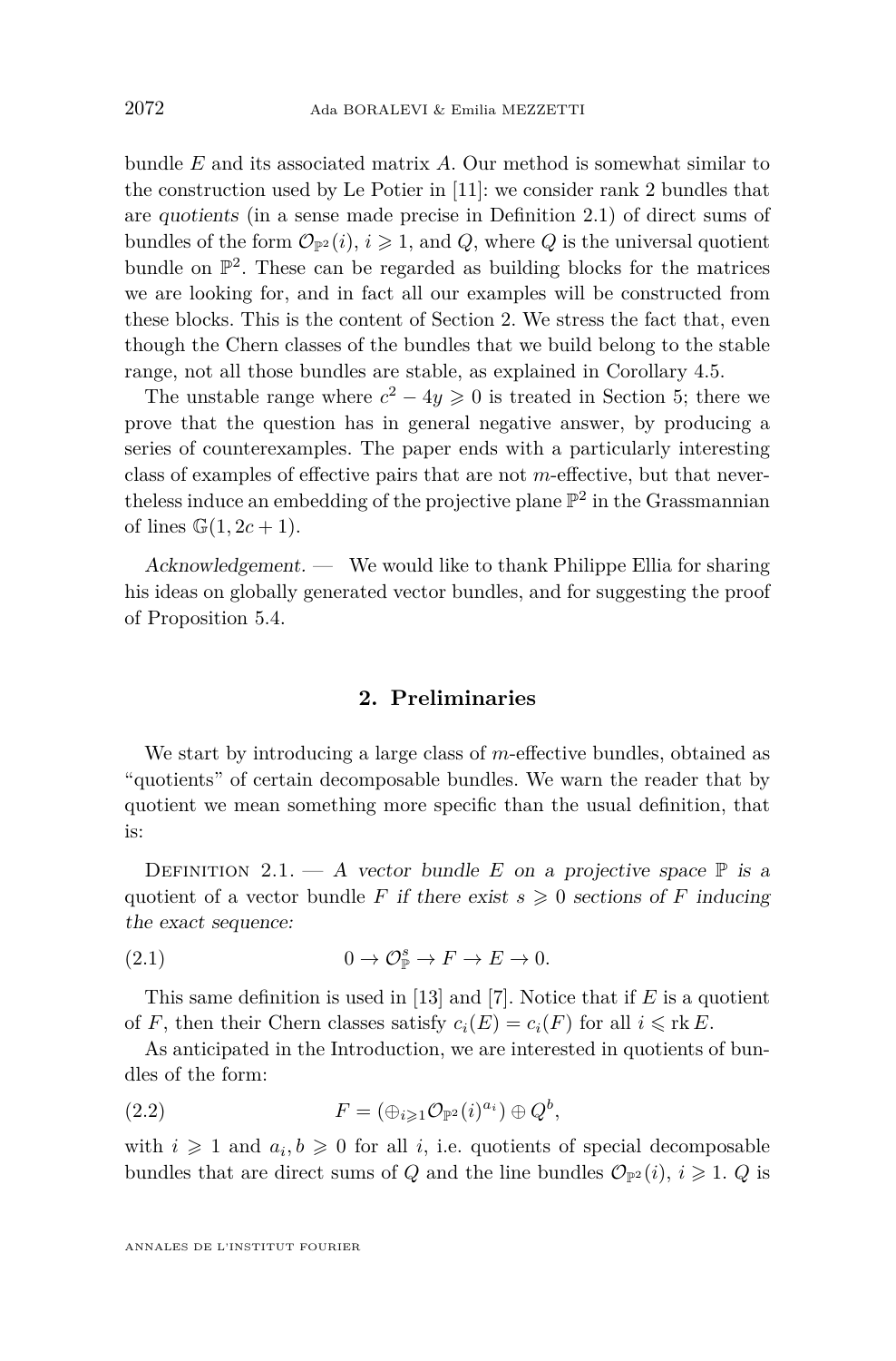<span id="page-5-0"></span>the universal quotient bundle on  $\mathbb{P}^2$ , or, if one prefers,  $Q = T_{\mathbb{P}^2}(-1)$  is a twist of the tangent bundle. All *m*-effective bundles appearing in this paper are of this form. To our knowledge, there are no other examples.

THEOREM 2.2. — Let E be a rank 2 vector bundle on  $\mathbb{P}^2$ , quotient of a direct sum of copies of *Q*, and of the line bundles  $\mathcal{O}_{\mathbb{P}^2}(i)$ ,  $i \geq 1$ . Then *E* is *m*-effective.

Before proving Theorem 2.2, we recall a few facts about the secant varieties of the Grassmannians of lines. Let  $\mathbb{G}(1, n-1) \subset \mathbb{P}(\Lambda^2 V)$  denote the Grassmannian of the 2-dimensional vector subspaces of a vector space *V* of dimension *n*, or, equivalently, of the lines of  $\mathbb{P}(V)$ . We denote by  $\sigma_k \mathbb{G}(1, n-1)$  its *k*-th secant variety,  $k \geq 1$ , i.e. the Zariski closure of the union of the  $(k-1)$ -spaces generated by k independent points of  $\mathbb{G}(1,n-1)$ . It is well known that the points of  $\sigma_k\mathbb{G}(1,n-1)$  can be interpreted as skewsymmetric matrices of size *n* and rank at most 2*k*. Therefore, given a skewsymmetric matrix *A* of linear forms in 3 variables, of constant rank 2*c* and size *n*, it is natural to interpret its projectivization  $\mathbb{P}(A)$  as a (projective) 2-plane contained in the stratum  $\sigma_c\mathbb{G}(1,n-1) \setminus \sigma_{c-1}\mathbb{G}(1,n-1)$ *.* 

The following result can be found in [\[7\]](#page-21-0); we give a version that is suitable for our purposes.

PROPOSITION 2.3. — [\[7,](#page-21-0) Coroll. 5.9] Let *c* be any positive integer, and let *A* be a 3-dimensional linear space of matrices of size  $N \geq 2c + 2$  and constant rank 2*c*. Then  $\mathbb{P}(A)$  can be isomorphically projected to

$$
\sigma_c \mathbb{G}(1, 2c+1) \setminus \sigma_{c-1} \mathbb{G}(1, 2c+1).
$$

Therefore, from a matrix *A* of size *N* we can obtain, by projection, a new matrix  $A'$  of size  $2c+2$ , whose rank remains constant and equal to 2*c*. In [\[7\]](#page-21-0) it is shown how one can choose the centre of projection to produce explicitly a projection of  $\mathbb{P}^{N-1}$  to  $\mathbb{P}^{2c+1}$  with the required property. In particular [\[7,](#page-21-0) Examples 5 and 6] provide explicit examples of such a projection.

Remark 2.4. — If Coker *A* is a vector bundle *F* of rank  $N - 2c$ , performing this projection is equivalent to taking a rank 2 quotient *E* of *F*, such that  $E = \text{Coker } A'$ . Conversely, a general rank 2 quotient  $E$  of  $F$  gives rise to a constant rank matrix  $A'$ . This can be seen by combining the two exact sequences [\(1.2\)](#page-2-0) and [\(2.1\)](#page-4-0) in a commutative diagram, using diagram chase and the Snake Lemma.

To construct constant rank matrices of co-rank 2 and of the desired size, we will therefore first build bundles of high rank, and then project to get quotients of rank 2. These high rank vector bundles are all constructed

TOME 65 (2015), FASCICULE 5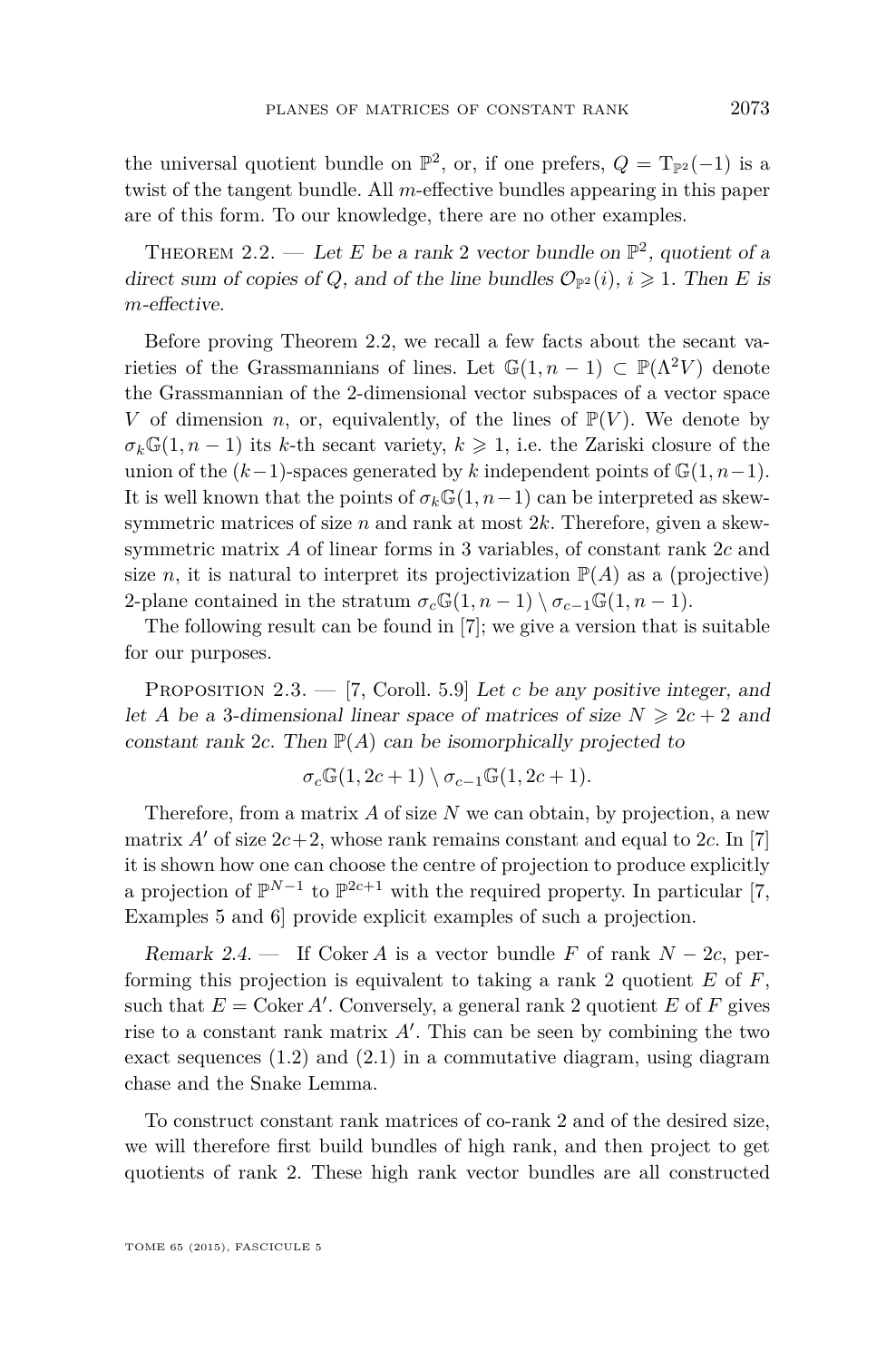from two types of building blocks, namely the universal quotient *Q* and the line bundles  $\mathcal{O}_{\mathbb{P}^2}(i), i \geq 1$ .

We introduce these two types of building blocks in the following examples.

Example 2.5 (The universal quotient  $Q$ ). — The bundle  $Q$  is *m*-effective. An extension of the form [\(1.2\)](#page-2-0) for it can be constructed by taking the direct sum of the Euler sequence:

(2.3) 
$$
0 \to \mathcal{O}_{\mathbb{P}^2}(-1) \to \mathcal{O}_{\mathbb{P}^2}^3 \to Q \to 0
$$

and of its dual twisted by  $-1$ . The resulting extension is therefore:

$$
(2.4) \qquad 0 \longrightarrow \Omega_{\mathbb{P}^2} \longrightarrow \mathcal{O}_{\mathbb{P}^2}(-1)^4 \stackrel{A_Q}{\longrightarrow} \mathcal{O}_{\mathbb{P}^2}^4 \longrightarrow Q \longrightarrow 0,
$$

where  $A_Q$  is a  $4 \times 4$  matrix of constant rank 2 of the form:

$$
\begin{pmatrix} 0 & a & b & c \\ -a & 0 & 0 & 0 \\ -b & 0 & 0 & 0 \\ -c & 0 & 0 & 0 \end{pmatrix}.
$$

Example 2.6 (The line bundles  $\mathcal{O}_{\mathbb{P}^2}(i)$ ). — For every odd number  $2i+1$ larger than 2, a general linear system of dimension 3 of skew-symmetric matrices of size  $2i + 1$  is of constant rank  $2i$ , with extension

$$
(2.5) \quad 0 \longrightarrow \mathcal{O}_{\mathbb{P}^2}(-i-1) \longrightarrow \mathcal{O}_{\mathbb{P}^2}(-1)^{2i+1} \stackrel{A_i}{\longrightarrow} \mathcal{O}_{\mathbb{P}^2}^{2i+1} \longrightarrow \mathcal{O}_{\mathbb{P}^2}(i) \longrightarrow 0.
$$

This simply follows by the fact that the secant variety  $\sigma_i \mathbb{G}(1, 2i)$  has codimension 3 in  $\mathbb{P}(\Lambda^2 V)$ , where now dim  $V = 2i + 1$ . An explicit example is the matrix

|  |                                                              |                | $\ddot{\phantom{0}}$ | $\overline{0}$   | a              | $b\setminus$                          |
|--|--------------------------------------------------------------|----------------|----------------------|------------------|----------------|---------------------------------------|
|  |                                                              |                |                      | $\boldsymbol{a}$ |                | $\begin{bmatrix} b & c \end{bmatrix}$ |
|  |                                                              |                |                      |                  | $\overline{c}$ |                                       |
|  |                                                              |                |                      |                  |                |                                       |
|  | $\begin{matrix} 0 & -a & \cdot \\ -a & -b & -c \end{matrix}$ |                |                      |                  |                |                                       |
|  |                                                              |                |                      |                  |                |                                       |
|  | $-c$                                                         | $\overline{0}$ |                      |                  |                |                                       |

*.*

We are now ready to prove Theorem [2.2.](#page-5-0)

Proof of Theorem [2.2.](#page-5-0) — Assume that *E* is a rank 2 quotient of a bundle *F* of the form [\(2.2\)](#page-4-0). Take the direct sum of *b* copies of the matrix  $A_Q$  and, for all  $i$ ,  $a_i$  copies of the matrix  $A_i$  and let  $A$  be the direct sum of all these

ANNALES DE L'INSTITUT FOURIER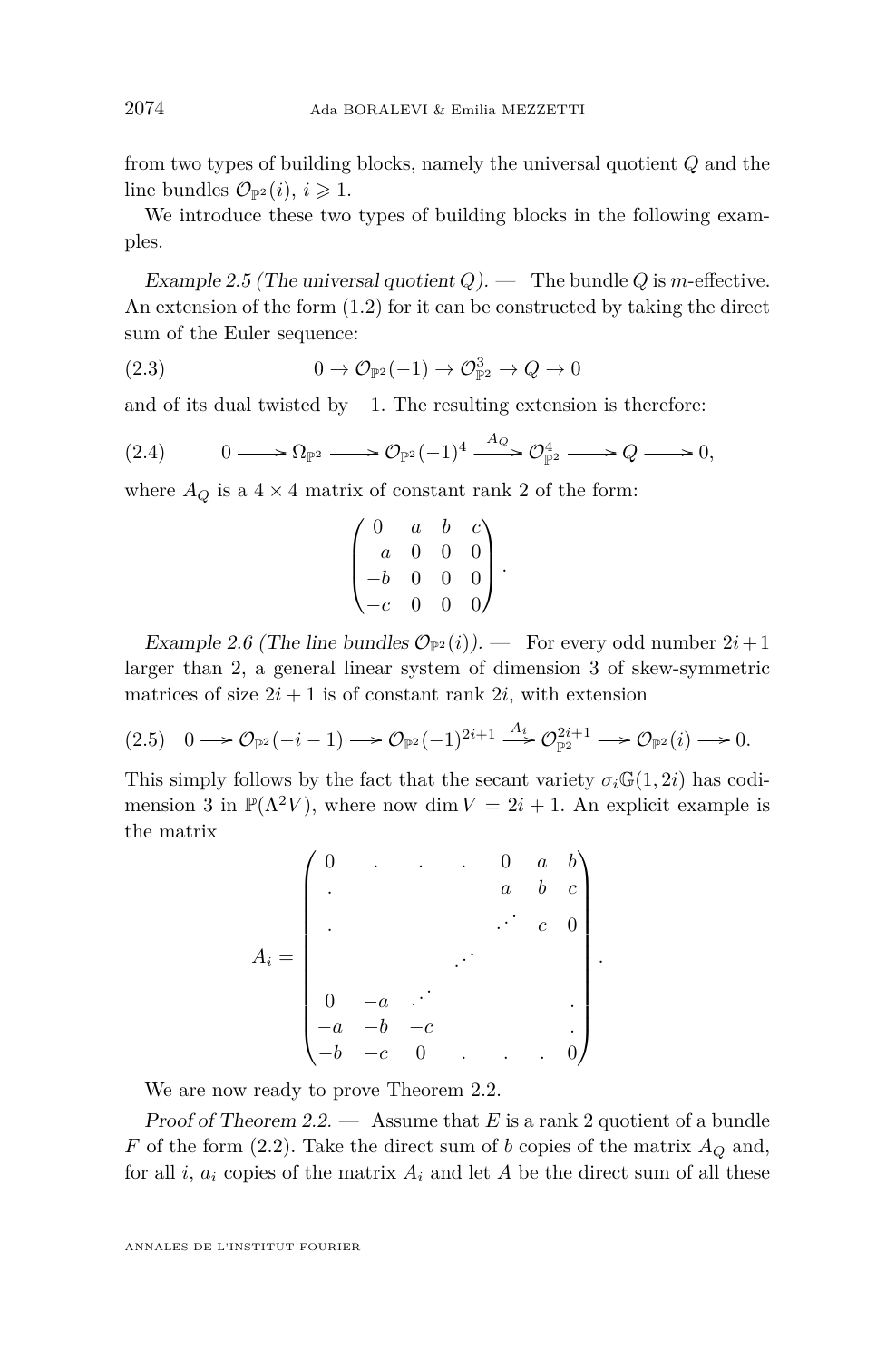<span id="page-7-0"></span>matrices: its Coker is *F*. To conclude it is enough to apply Proposition [2.3](#page-5-0) and Remark [2.4.](#page-5-0)

Remark 2.7. — The Chern classes of the bundle *F* appearing in [\(2.2\)](#page-4-0) can be computed using repeatedly the well-known formulas  $c_1(A \oplus B)$  $c_1(A) + c_1(B)$  and  $c_2(A \oplus B) = c_2(A) + c_2(B) + c_1(A)c_1(B)$ , with *A* and *B* any two vector bundles on a projective space P. It is then straightforward (and boring) to see that:

(2.6) 
$$
c_1(F) = \sum_i ia_i + b,
$$

(2.7) 
$$
c_2(F) = \sum_{i} i^2 {a_i \choose 2} + \sum_{i \neq j} i j a_i a_j + {b+1 \choose 2} + b \left( \sum_{i} i a_i \right).
$$

Remark 2.8.  $\longrightarrow$  Let *E* be a globally generated rank 2 bundle on  $\mathbb{P}^2$ . If  $c_1(E) \leq 2$ , then *E* is a quotient of a bundle of the form [\(2.2\)](#page-4-0), see [\[13\]](#page-21-0). If  $c_1(E) = 3$ , the same property holds true under the additional assumption that *E* defines an embedding in  $\mathbb{G}(1,7)$ , see [\[7\]](#page-21-0).

The example below gives some information on the cases  $c_1 = 4$  and  $c_1 = 6$ .

Example 2.9. — Let  $\mathcal E$  be a (mathematical) instanton bundle of charge k on  $\mathbb{P}^3$ , i.e. a rank 2 vector bundle on  $\mathbb{P}^3$  defined as the cohomology of a linear monad of type  $\mathcal{O}_{\mathbb{P}^3}(-1)^k \to \mathcal{O}_{\mathbb{P}^3}^{2k+2} \to \mathcal{O}_{\mathbb{P}^3}(1)^k$ . In [\[3\]](#page-20-0) the following two facts are proved:

- (1) if  $\mathcal E$  is any charge 2 instanton, then  $E = \mathcal E(2)$  is the cokernel of a skew-symmetric matrix of linear forms in 4 variables, having size 10 and constant rank 8.
- (2) If  $\mathcal E$  is a general charge 4 instanton, then  $E = \mathcal E(3)$  is the cokernel of a skew-symmetric matrix of linear forms in 4 variables having size 14 and constant rank 12.

It is clear that the restrictions of these bundles to  $\mathbb{P}^2$  are *m*-effective.

Notice that the bundle  $E$  on  $\mathbb{P}^3$  cannot be a quotient of a bundle of higher rank. Indeed, an exact sequence of type [\(2.1\)](#page-4-0) corresponds to an element of the group  $\text{Ext}^1(E, \mathcal{O}_{\mathbb{P}^3}^s) \simeq \text{H}^1(E^*)$ . From the monad defining  $\mathcal E$  it is easy to compute cohomology and check that this  $H^1$  group vanishes.

The behavior of the restricted bundle  $E|_{\mathbb{P}^2}$  is quite different. The same cohomology computation gives us  $h^1(E|_{\mathbb{P}^2}^*) = k$ , with *k* the charge of the instanton. For the (restricted) instanton of charge 2 we can say a little more. The *m*-effective pair associated to *E* is in this case (4*,* 6). In the recent work [\[1\]](#page-20-0) it is shown that the only possibilities for such a pair are to be associated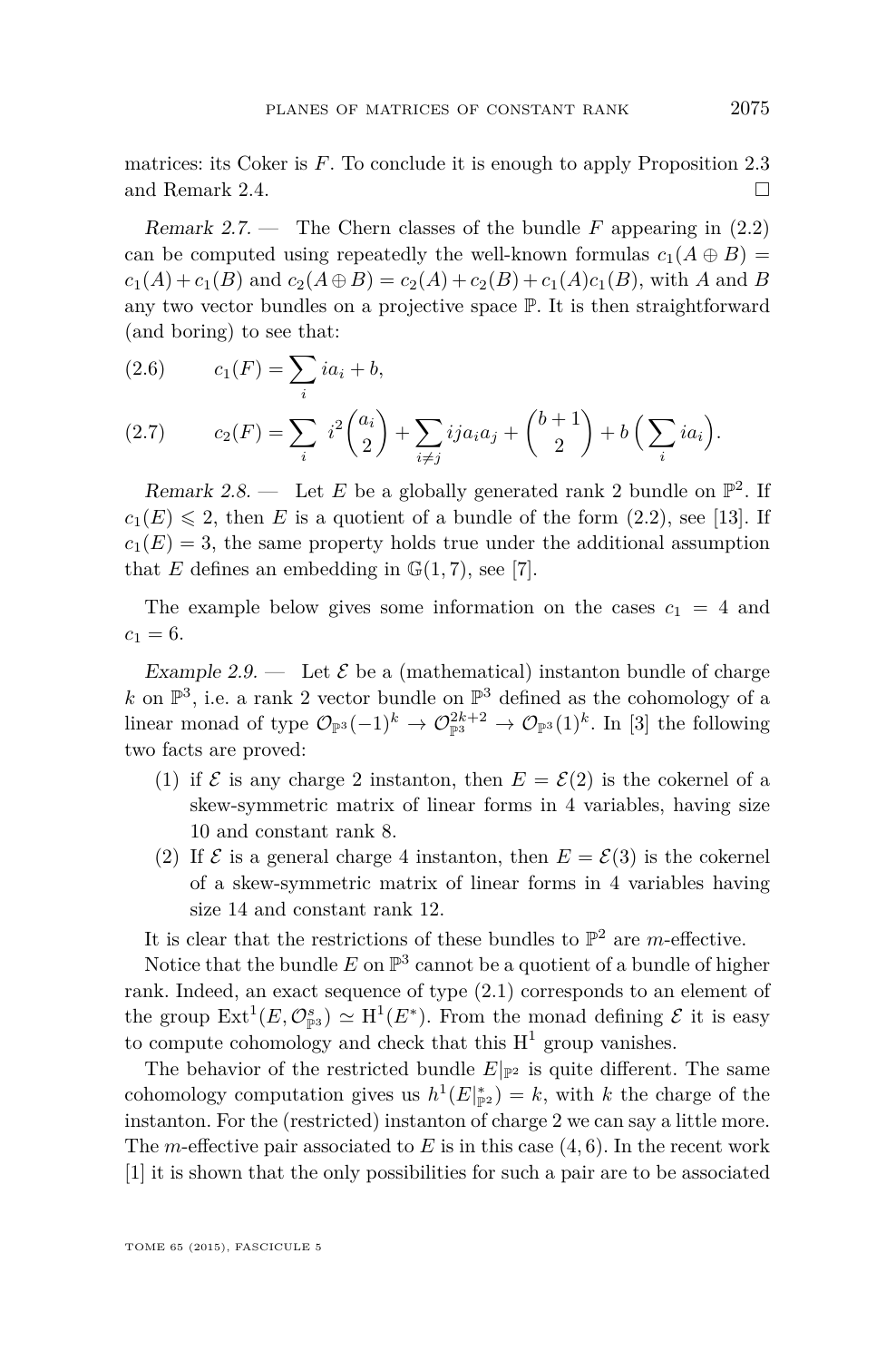<span id="page-8-0"></span>to either a quotient of  $\mathcal{O}_{\mathbb{P}^2}(1)^4$ , or a quotient of  $\mathcal{O}_{\mathbb{P}^2}(1) \oplus \mathcal{O}_{\mathbb{P}^2}(2) \oplus Q$ . The first case corresponds to a stable Steiner bundle, while the second one is semistable. For the behavior of the charge 2 instanton restricted to planes, see also [\[9,](#page-21-0) Prop. 9.10].

#### **3. Bounds and necessary conditions**

Let  $(c, y)$  be an effective pair, and let  $E$  be an associated globally generated vector bundle on  $\mathbb{P}^2$ . From the fact that the restriction of *E* to a line is also globally generated, we deduce that  $c = c_1(E) > 0$ . By taking a general section of *E* and looking at its (smooth!) zero locus we also see that one must have  $y = c_2(E) \geq 0$ . It turns out that *m*-effectiveness imposes not just a lower, but also an upper bound on this second value  $y$ ; this will be the content of Proposition 3.2. One of the main ingredients of its proof consists in a necessary vanishing in cohomology that a vector bundle *E* must satisfy in order to fit in a 2-step extension of type [\(1.2\)](#page-2-0). This easy fact will come in handy in Section [5](#page-13-0) and thus deserves to be mentioned in the following:

LEMMA 3.1. — The exact sequence [\(1.2\)](#page-2-0) entails that  $h^1(E(-1)) =$  $h^2(E(-1)) = 0$ . Therefore, the vanishing of these cohomology groups is a necessary condition for a bundle *E* to be *m*-effective.

Proof. — We compute the cohomology of the vector bundle  $E(-1)$ using the (twisted) exact sequence [\(1.2\)](#page-2-0). Since the cohomology of  $\mathcal{O}_{\mathbb{P}^2}(-2)$ and  $\mathcal{O}_{\mathbb{P}^2}(-1)$  vanishes in all degrees, we deduce that  $h^1(E(-1)) =$  $h^2(E(-1)) = 0.$ 

PROPOSITION 3.2. — Let c and *y* be two non-negative integers. If the pair  $(c, y)$  is *m*-effective, then  $c > 0$  and *y* satisfies the sharp inequality  $0 \leq y \leq {c+1 \choose 2}.$ 

Proof. — The fact that  $c > 0$  and  $y \ge 0$  follows from effectiveness, as already remarked. On the other hand, Lemma 3.1 entails that the Euler characteristic  $\chi(E(-1))$  equals to  $h^0(E(-1))$ , and therefore must be non-negative. Using Riemann-Roch we compute that  $0 \le \chi(E(-1))$  =  $\frac{c(c+1)}{2} - c_2(E)$ , which is equivalent to  $y \leqslant {\binom{c+1}{2}}$ .

For the sharpness part of the statement: the lower bound  $y = 0$  is attained by taking  $E = \mathcal{O}_{\mathbb{P}^2} \oplus \mathcal{O}_{\mathbb{P}^2}(c)$ , whereas if *E* is a Steiner bundle defined by the short exact sequence:

(3.1) 
$$
0 \to \mathcal{O}_{\mathbb{P}^2}(-1)^c \to \mathcal{O}_{\mathbb{P}^2}^{c+2} \to E \to 0,
$$

ANNALES DE L'INSTITUT FOURIER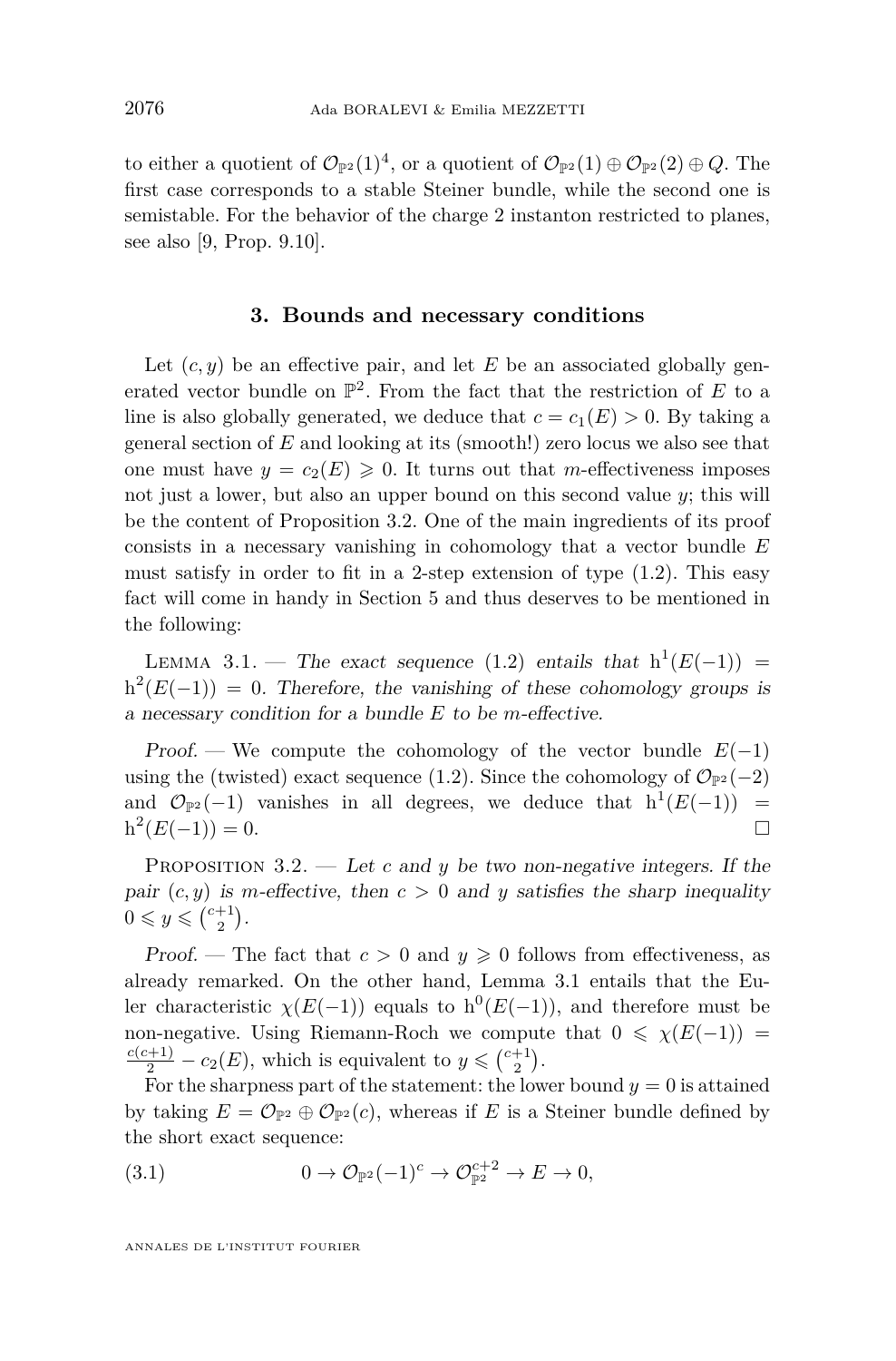<span id="page-9-0"></span>then  $c_2(E) = \frac{c(c+1)}{2} = \binom{c+1}{2}$ .

To see that a Steiner bundle is indeed *m*-effective, notice that *E* is a Steiner bundle defined by  $(3.1)$  if and only if it is a quotient of  $Q<sup>c</sup>$ . Hence *m*-effectiveness follows from Theorem [2.2.](#page-5-0) Indeed, one simply needs to look at the following commutative diagram, where all rows and columns are exact.



The central row is nothing but *c* copies of the Euler sequence.  $\Box$ 

We denote by *I* the closed interval  $I := [0, \binom{c+1}{2}]$  that we obtain from Proposition [3.2.](#page-8-0) A well-known result of Schwarzenberger entails that the Chern classes  $(c, y)$  of a stable rank 2 bundle on  $\mathbb{P}^2$  satisfy the inequality  $\Delta := c^2 - 4y < 0$  ( and  $\Delta \neq -4$ ). The interval *I* on the other hand contains values for which  $\Delta$  can be both negative and non-negative. This distinction prompts us to divide *I* into two sub-intervals  $I = I_u \cup I_s$ . The sub-intervals  $I_s := ]\frac{c^2}{4}$  $\left[\frac{c^2}{4}, \binom{c+1}{2}\right]$  and  $I_u := [0, \frac{c^2}{4}]$  $\frac{e^2}{4}$  will be called the *stable* and (respectively) unstable range.

#### **4. The stable range**

In this section we study the stable range: we show that in such range effectiveness and *m*-effectiveness coincide, or, in other words, that all pairs  $(c, y)$  such that  $y \in I_s$  are *m*-effective. Indeed, from [\[11,](#page-21-0) Prop. 6.5] and [\[6,](#page-21-0) Coroll. 1.5] we learn that all pairs  $(c, y)$  such that  $y \in I_s$  are effective.

THEOREM 4.1. — Let *c* be a positive integer, and let  $I_s = \frac{c^2}{4}$  $\frac{c^2}{4}$ ,  $\binom{c+1}{2}$ . All pairs (*c, y*), with *y* any integer belonging to *Is*, are *m*-effective. Hence for all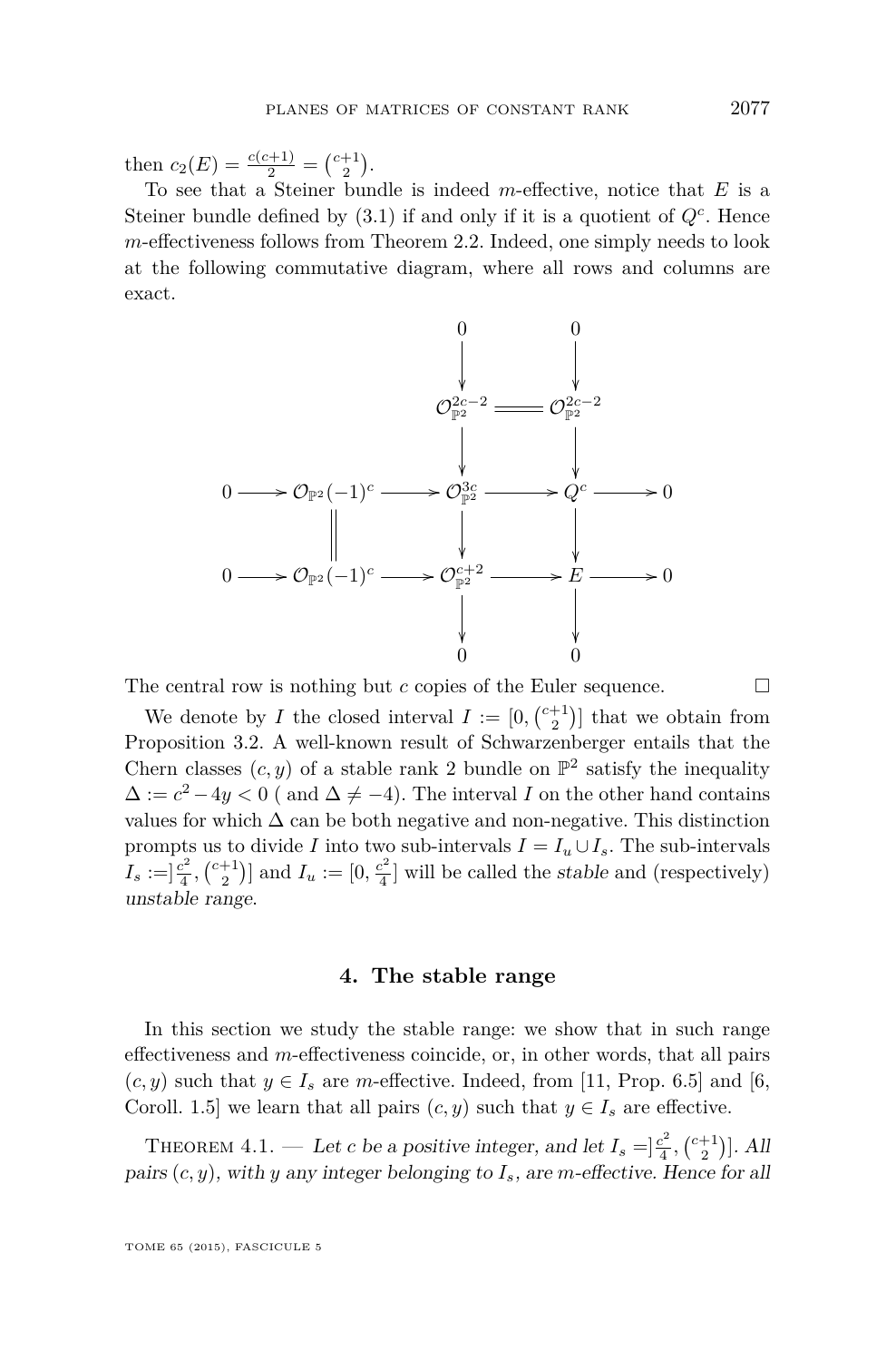<span id="page-10-0"></span>such pairs there exists a skew-symmetric matrix *A* of linear forms in 3 variables, having size  $2c+2$ , constant rank 2*c*, cokernel *E*, and  $(c_1(E), c_2(E))$  = (*c, y*). Moreover such a matrix can be constructed explicitly.

Proof. — We will prove that, for any pair  $(c, y)$  with  $c > 0$  and  $y$  in the stable range  $I_s$ , there exists a rank 2 bundle *E*, with  $(c_1(E), c_2(E)) = (c, y)$ , quotient of a bundle *F* of the form  $(2.2)$   $F = (\bigoplus_{i \geq 1} \mathcal{O}_{\mathbb{P}^2}(i)^{a_i}) \oplus Q^b$ . Then it will be enough to apply Theorem [2.2](#page-5-0) to conclude that *E* is *m*-effective. Moreover, we will give an explicit algorithm to compute the bundle *F*.

First, divide  $I_s$  into two subintervals:  $I_s = I_{s1} \cup I_{s2}$ , where  $I_{s1} = \frac{c^2}{4}$  $\frac{c^{2}}{4}, \binom{c}{2}$ and  $I_{s2} := [c \choose 2, c +1 \choose 2}]$ .

For the interval  $I_{s2}$  it is enough to reformulate in terms of *m*-effectiveness the results contained in [\[11,](#page-21-0) Section 6]: if  $y \in I_{s2}$ , there is an open subset of the moduli space  $M_{\mathbb{P}^2}(2; c, y)$  whose general element is a rank 2 bundle *E* with  $c_1(E) = c$  and  $c_2(E) = y$ , fitting in a short exact sequence of the form:

$$
0 \to \mathcal{O}_{\mathbb{P}^2}^{y-2-\frac{c(c-3)}{2}} \to Q^{y-\binom{c}{2}} \oplus \mathcal{O}_{\mathbb{P}^2}(1)^{\binom{c+1}{2}-y} \to E \to 0.
$$

In other words, E is a quotient of a direct sum of copies of  $Q$  and  $\mathcal{O}_{\mathbb{P}^2}(1)$ . The computation of the Chern classes follows from Remark [2.7.](#page-7-0)

For  $I_{s1}$  things are much more complicated, and we thus proceed step by step.

Fix  $c > 0$  and *y* with  $\frac{c^2}{4} < y < {c \choose 2}$ .

Step 1. — It is convenient to introduce the constant  $x = \begin{pmatrix} c \\ 2 \end{pmatrix} - y$ , with  $0 < x < \frac{c^2 - 2c}{4}$ . Note that if *y* is of the form  $(2.7)$ , i.e.  $y = c_2(F)$  with *F* as in [\(2.2\)](#page-4-0), then it is easy to compute that:

(4.1) 
$$
x = \sum_{i \geq 2} a_i {i \choose 2} - b.
$$

We stress that the value  $a_1$  does not appear in the expression of  $x$ . In the next steps we will look for a convenient expression of x of the form  $(4.1)$ , suitable for our purposes.

 $Step 2. \longrightarrow \text{For } x > 0, \text{ set } c_m(x) := \min\{c \in \mathbb{N} \mid x < \frac{c^2 - 2c}{4}. \}$ So  $c_m(x) = 1 + \lceil \sqrt{4x + 1} \rceil$ , where for a real number *z* we denote by  $\lceil z \rceil$  the minimum integer number strictly bigger than *z*. We warn the reader that  $\lceil z \rceil$  coincides with the ceiling of *z* only when *z* is not an integer. Notice that, if there exists a bundle *F* as in [\(2.2\)](#page-4-0) for the pair  $(c_m(x), \binom{c_m(x)}{2} - x)$ , then there exists a bundle  $F'$  as in [\(2.2\)](#page-4-0) for any pair  $(c, {c \choose 2} - x)$  with  $c \geq c_m(x)$ . Indeed it is enough to take  $F' = F \oplus \mathcal{O}_{\mathbb{P}^2}(1)^{c-c_m(x)}$ . Thus we focus our attention on the pairs  $(c, y)$  of the form  $(c_m(x), \binom{c_m(x)}{2} - x)$ .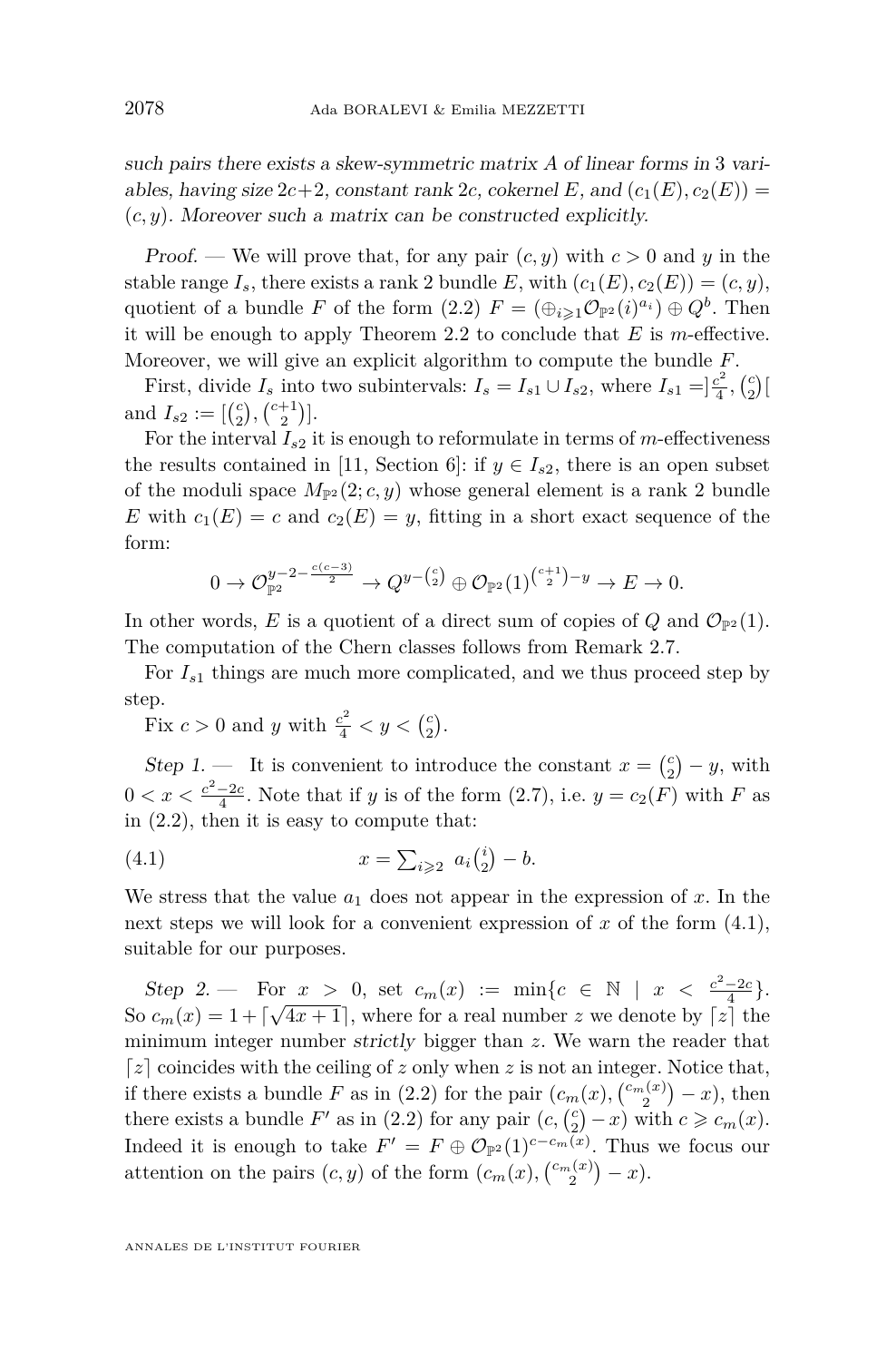<span id="page-11-0"></span>Step 3. — So let  $x \ge 0$  be an integer. If  $x \le 2$ , we set  $a_2 := x$ . If instead  $x > 2$ , let  $k_1 := \max\{k > 2 \mid {k \choose 2} \leq x\}$ . Then  $x = {k_1 \choose 2} + z$ , with  $0 \leqslant z \leqslant k_1 - 1.$ 

Iterate this construction for *x*, starting from *z*: if  $z \le 2$ , we set  $a_2 = z$ , if instead  $z > 2$ , we let  $k_2 = \max\{k > 2 \mid {k \choose 2} \leq z\}$ . Keeping on repeating the same construction, one ends up with an expression:

(4.2) 
$$
x = \binom{k_1}{2} + \binom{k_2}{2} + \ldots + \binom{k_h}{2} + a_2,
$$

with uniquely determined  $a_2 \in \{0, 1, 2\}$ , and, if  $x > 2$ ,  $h \ge 1$ ,  $k_1 > k_2 >$ *...* >  $k_h$  > 2. Remark that  $x - \binom{k_1}{2} \leq k_1 - 1$ ,  $x - \binom{k_1}{2} - \binom{k_2}{2} \leq k_2 - 1$ , and so on.

Step 4. — Define now the new value  $\gamma_0(x) := k_1 + k_2 + ... + k_h + ...$ 2*a*<sub>2</sub>. If  $\gamma_0(x) \leq c_m(x)$ , then we can define a bundle *F* with  $c_1(F)$  =  $c_m(x)$  by setting  $F = \mathcal{O}_{\mathbb{P}^2}(k_1) \oplus \mathcal{O}_{\mathbb{P}^2}(k_2) \oplus \ldots \oplus \mathcal{O}_{\mathbb{P}^2}(2)^{a_2} \oplus \mathcal{O}_{\mathbb{P}^2}(1)^\alpha$ , with  $\alpha = c_m(x) - \gamma_0(x)$ . From [\(4.1\)](#page-10-0) we get that  $c_2(F) = \binom{c_m(x)}{2} - x$ , hence in this case we are done.

Step 5. — If instead  $\gamma_0(x) > c_m(x)$ , then for any  $1 \leq i \leq h$  we consider the expressions  $x = \binom{k_1}{2} + \ldots + \binom{k_{i-1}}{2} + \binom{k_i+1}{2} - b_i$ , which define the numbers  $b_i$  with  $1 \leq b_i \leq k_i$ . Set  $\gamma_i(x) := k_1 + k_2 + \ldots + k_{i-1} + (k_i + 1) + b_i$ , for  $i > 0$ . Then, as soon as  $\gamma_i(x) \leq c_m(x)$  for some  $i = 1, \ldots, h$ , we can reduce to the previous case and take the following bundle with the desired Chern  $\text{classes: } F_i = \mathcal{O}_{\mathbb{P}^2}(k_1) \oplus \ldots \oplus \mathcal{O}_{\mathbb{P}^2}(k_{i-1}) \oplus \mathcal{O}_{\mathbb{P}^2}(k_i+1) \oplus Q^{b_i} \oplus \mathcal{O}_{\mathbb{P}^2}(1)^{\alpha_i}, \text{with}$  $\alpha_i = c_m(x) - \gamma_i(x)$ .

To conclude the proof we only need to show that this is always the case, i.e. that every time we repeat the construction above we can indeed find such an *i* with  $\gamma_i(x) \leq c_m(x)$ .

CLAIM. — For any  $x > 0$  there exists  $i \geq 0$  such that  $\gamma_i(x) \leq c_m(x)$ .

If  $x = 1, 2$  the claim is clearly true.

If  $x \ge 3$ , we use induction on  $k_1$ . Let us now denote  $k_1$  by  $k_1(x)$ , in order to underline its dependence on *x*. We will check that the claim is true for the numbers x having low  $k_1(x)$ , where the term "low" will be made precise in a moment. For the inductive step we observe that, if  $x = \binom{k_1(x)}{2} + z$ , with  $z \le k_1(x) - 1$ , then  $k_1(z) < k_1(x)$  and  $\gamma_i(x) = k_1(x) + \gamma_i(z)$ . (This holds for  $i = 0$  and for any  $i \ge 1$  such that both  $\gamma_i(x)$  and  $\gamma_i(z)$  make sense.) Therefore, assuming that the claim is true for  $z$ , we want to deduce that it is true for *x*. It is enough to prove that  $k_1(x) + c_m(z) \leq c_m(x)$ . From the next Lemma it follows that this is true for  $k_1(x) \geq 25$ . Hence the first values of  $k_1(x)$  to check preliminarily are  $k_1(x) \leq 24$ .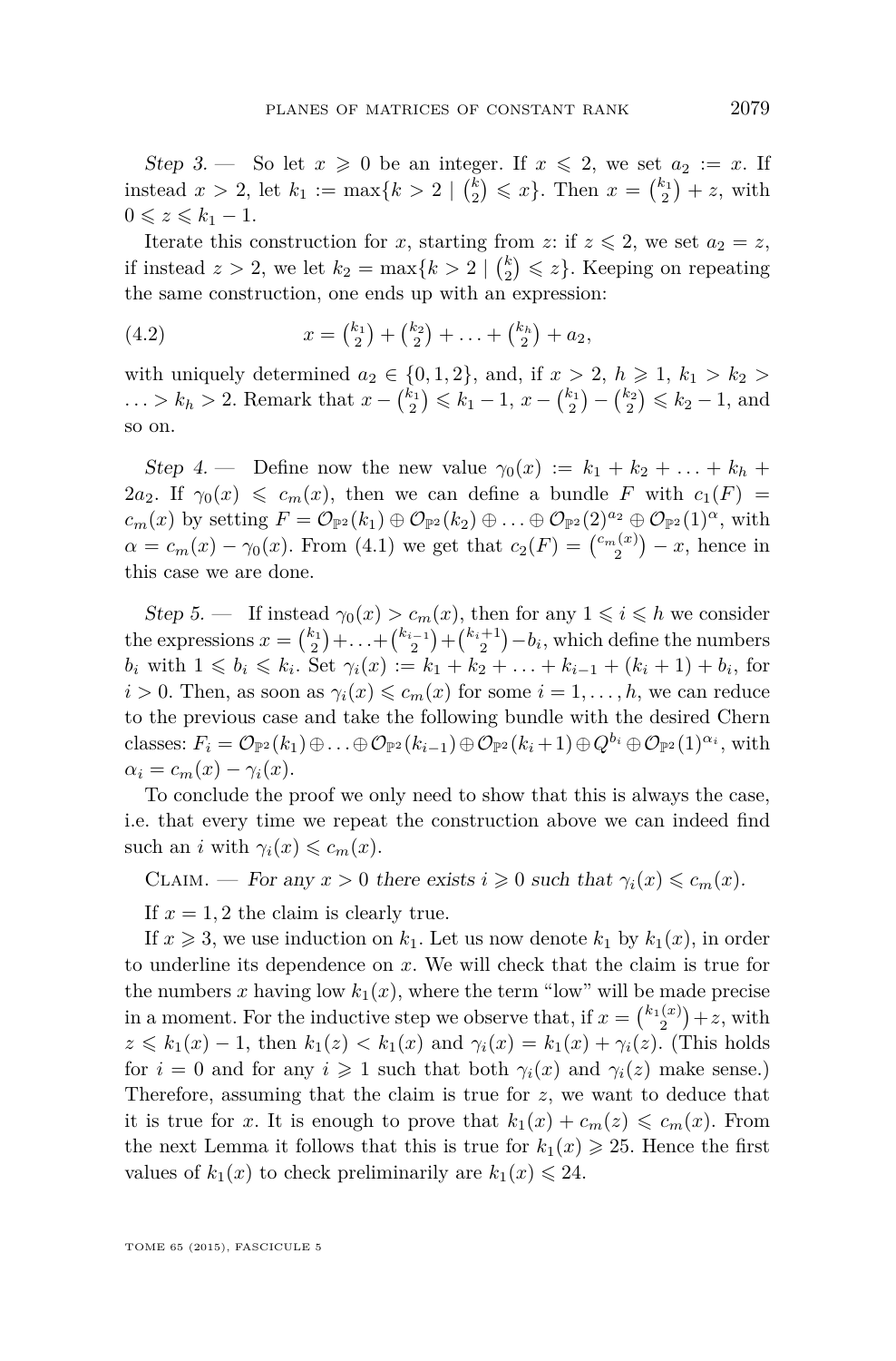<span id="page-12-0"></span>LEMMA 4.2. → Assume that  $x = \binom{k_1(x)}{2} + z$  with  $z \le k_1(x) - 1$ , and that moreover  $k_1(x) \geq 25$ . Then:

(4.3) 
$$
k_1(x) + c_m(z) \leq c_m({k_1(x) \choose 2} + z).
$$

Proof. — This amounts to verify the following inequality (where for simplicity we write *k* instead of  $k_1(x)$ :

(4.4) 
$$
k + \left[\sqrt{4z+1}\right] \le \left[\sqrt{4\binom{k}{2} + 4z + 1}\right] = \left[\sqrt{2k^2 - 2k + 4z + 1}\right].
$$

Clearly it is enough to show that:

(4.5) 
$$
k + 1 + \sqrt{4z + 1} \leq \sqrt{2k^2 - 2k + 4z + 1},
$$

and this reduces to:

$$
(4.6) \t\t z \leq \frac{k^4 - 8k^3 + 10k^2 - 3}{16(k+1)^2} = \frac{(k-1)^2(k^2 - 6k - 3)}{16(k+1)^2}.
$$

Since  $z \leq k - 1$ , it is enough to prove:

(4.7) 
$$
k-1 \leqslant \frac{(k-1)^2(k^2-6k-3)}{16(k+1)^2}.
$$

It is easy to check that inequality  $(4.7)$  is satisfied for  $k \geq 25$ .

A brute force computation shows that the statement is true for all values of *x* having  $k_1(x) \leq 24$ , and this concludes Step 5 as well as the proof of Theorem [4.1](#page-9-0)

Remark 4.3. — For more details on the explicit computation and on the techniques used, we refer to Section [6,](#page-18-0) where we work out the example  $c = 8$ .

Even if their Chern classes belong to the stable range, not all the *m*effective vector bundles that we build are stable. Recall that a rank 2 vector bundle on  $\mathbb{P}^2$  is stable if and only if its normalized bundle (i.e. the twist of the bundle with first Chern class equal to 0 or  $-1$ ) has no sections. Using this we can prove the following:

PROPOSITION 4.4. — Let *E* be a rank 2 quotient of the bundle  $F = \bigoplus_{i \geqslant 1} \mathcal{O}_{\mathbb{P}^2}(i)^{a_i} \oplus Q^b$ , with  $c_1(E) = c$ . Set  $\iota := \max\{i \mid a_i > 0\}$ . *E* is stable if and only if  $\iota < c/2$ .

Proof. — It is enough to note that the normalized bundle of *E* is  $E(-\nu)$ , with  $\nu = \frac{c}{2}$  if *c* is even and  $\nu = \frac{c+1}{2}$  if *c* is odd. Therefore *E* is stable if and only if  $i - \nu < 0$  for any *i* such that  $a_i \neq 0$ .

COROLLARY 4.5. — If *c* is even and  $y \geqslant \frac{c^2}{4} + c - 3$  (resp. if *c* is odd and  $y \geqslant \frac{c^2}{4} + \frac{2c-3}{4}$ , there exist *m*-effective stable bundles.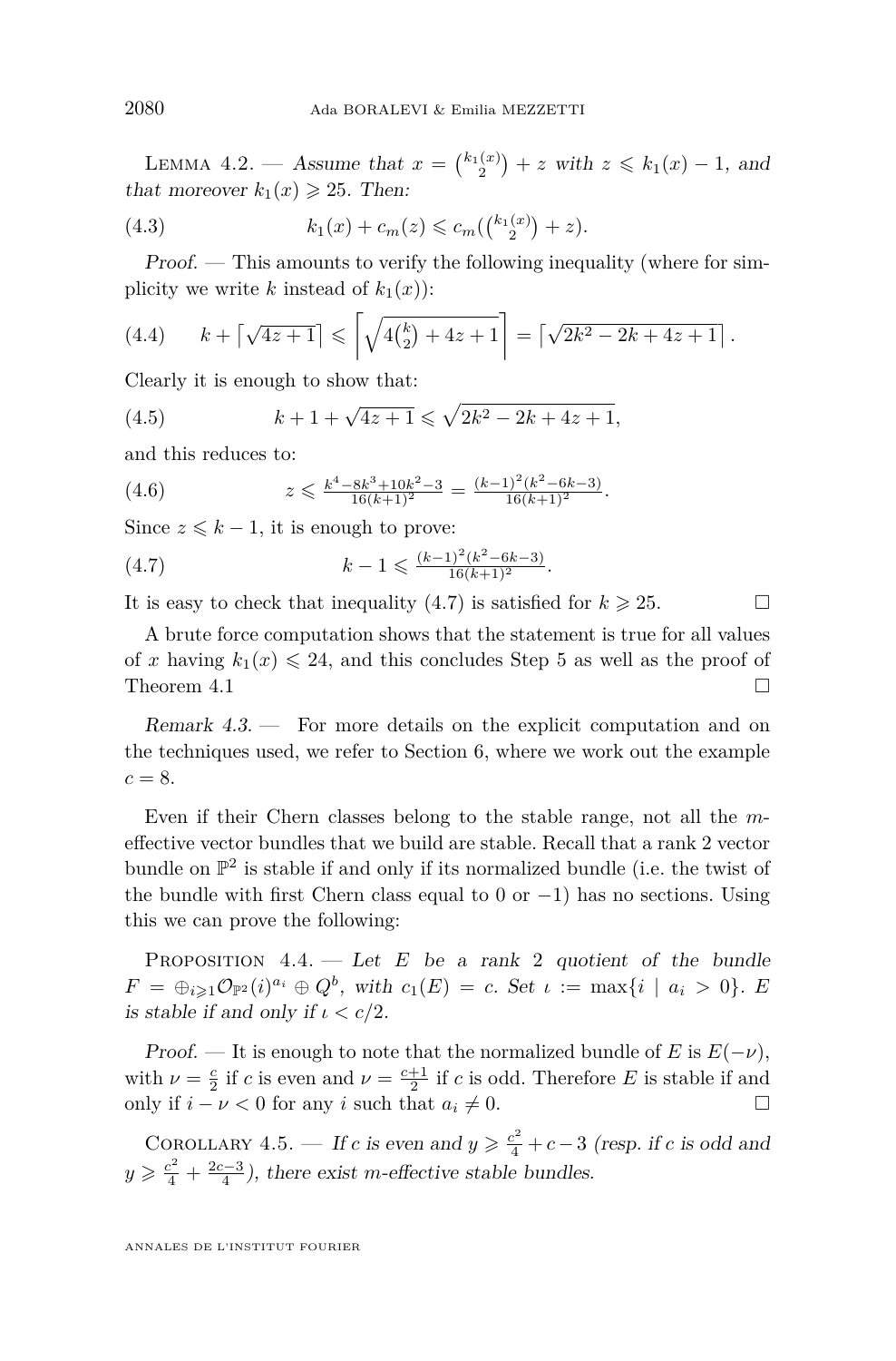<span id="page-13-0"></span>Proof. — Assume that *c* is even. From [2.7](#page-7-0) it follows that the minimal  $c_2$ for bundles *E* as in Theorem [4.1,](#page-9-0) under the condition  $\iota < c/2$ , is attained for  $b = 0$  when the number of the indices *i* such that  $a_i > 0$  is the minimum possible, i.e. 3. So we consider  $c_2(\mathcal{O}_{\mathbb{P}^2}(\frac{c}{2}-\alpha) \oplus \mathcal{O}_{\mathbb{P}^2}(\frac{c}{2}-\beta) \oplus \mathcal{O}_{\mathbb{P}^2}(\alpha+\beta)).$ This is a function of  $\alpha$  and  $\beta$  that, for  $0 \leq \alpha, \beta < \frac{c}{2}$ , attains its minimum for  $(\alpha, \beta) = (1, 1)$ . For *c* odd, a similar argument applies.

#### **5. The unstable range**

We now consider the unstable range, that is, the interval  $I_u = [0, \frac{c^2}{4}]$  $\frac{2}{4}$ . As a first remark, notice that both endpoints correspond to *m*-effective pairs. Indeed, if *c* is even and  $\frac{c^2}{4}$  $\frac{c^2}{4} \in \mathbb{N}$ , then the two pairs  $(c, 0)$  and  $(c, \frac{c^2}{4})$  $\frac{2}{4}$ ) are attained by the two quotient bundles  $\mathcal{O}_{\mathbb{P}^2} \oplus \mathcal{O}_{\mathbb{P}^2}(c)$  and  $\mathcal{O}_{\mathbb{P}^2}(\frac{c}{2})^2$  respectively, and their *m*-effectiveness follows from Theorem [2.2.](#page-5-0) If instead *c* is odd, then the right-endpoint of  $I_u$  is  $\frac{c^2-1}{4}$ , and the pair  $(c, \frac{c^2-1}{4})$  corresponds to  $\mathcal{O}_{\mathbb{P}^2}(\frac{c-1}{2}) \oplus \mathcal{O}_{\mathbb{P}^2}(\frac{c+1}{2}).$ 

Recall that effectiveness is a necessary condition for *m*-effectiveness. We are thus interested in studying effective pairs  $(c, y)$  with  $y \in I_u$ . These have been completely classified in [\[6\]](#page-21-0). Contrary to what happens in the stable range, where, given *c*, all values  $y \in I_s$  give an effective pair  $(c, y)$ , in the unstable range there are values  $y \in I_u$  such that the pair  $(c, y)$  cannot be attained as Chern classes of a globally generated bundle on  $\mathbb{P}^2$ . In other words, there are gaps in the effective range. The description of these gaps is quite involved; we report it for the reader's convenience, with the warning that our notation is slightly different from the original one.

Denote by  $\lfloor \frac{c}{2} \rfloor$  the integral part of  $\frac{c}{2}$ . For every integer  $0 \leq k \leq \lfloor \frac{c}{2} \rfloor - 1$ , let  $G_k(0) := [kc+1, (k+1)c-(k+1)^2-1]$ , with the convention that if  $b > a$ then  $[a, b] = \emptyset$ . For  $3 \leq k \leq \lfloor \frac{c}{2} \rfloor - 1$ , set  $k_0 := \lfloor \sqrt{k-2} \rfloor$ . For every integer *a* such that  $1 \le a \le k_0$  define  $G_k(a) := [k(c-a) + a^2 + 1, k(c-a) + k - 1].$ 

Finally, let  $G_k = \bigcup_{a=0}^{k_0} G_k(a)$  and  $G = \bigcup_{k=0}^{\lfloor \frac{c}{2} \rfloor - 1} G_k$ . Ellia's classification entails that if  $y \in I_u$ , the pair  $(c, y)$  is effective if and only if  $y \in \tilde{I}_u := I_u \backslash G$ .

What can we say about the *m*-effectiveness of pairs  $(c, y)$ , with  $y \in I_u$ ? Define, for all  $0 \leq k < \lfloor \frac{c}{2} \rfloor$ , the intervals:

(5.1) 
$$
J_k := [kc - k^2, (k+1)c - (k+1)^2 - 1].
$$

The unstable range  $I_u = [0, \frac{c^2}{4}]$  $\lfloor \frac{c^2}{4} \rfloor$  is subdivided into the  $\lfloor \frac{c}{2} \rfloor$  subintervals *J<sub>k</sub>*'s, each of length  $c - 2k - 2$ , plus the last endpoint  $\lfloor \frac{c^2}{4} \rfloor$  $\frac{2^2}{4}$ .

TOME 65 (2015), FASCICULE 5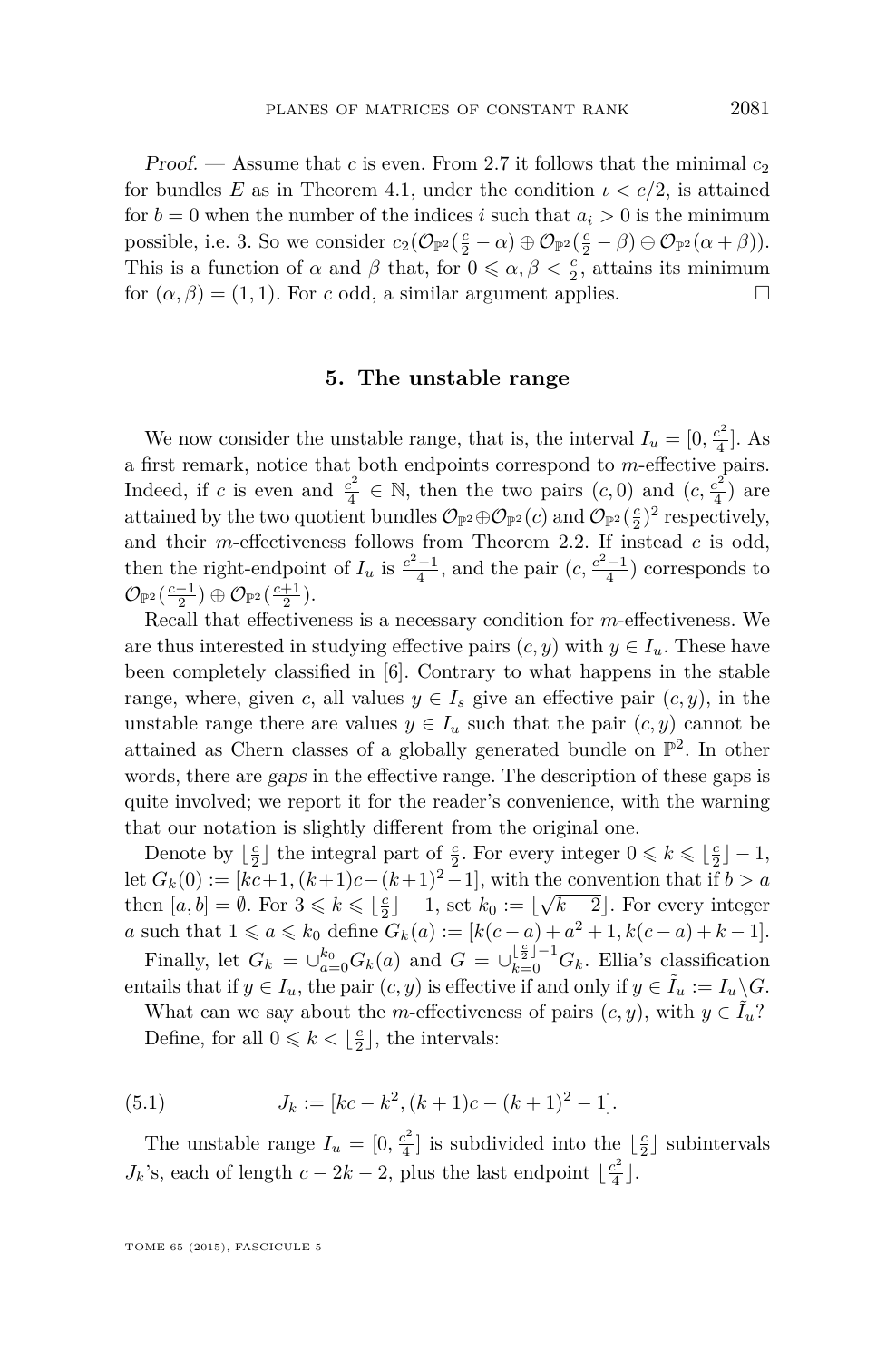<span id="page-14-0"></span>Notice that for all  $0 \leq k < \lfloor \frac{c}{2} \rfloor$  there exist *m*-effective pairs  $(c, y)$  with *y* ∈ *J*<sub>*k*</sub>. It is enough to consider quotient bundles of type  $\mathcal{O}_{\mathbb{P}^2}(k) \oplus \mathcal{O}_{\mathbb{P}^2}(c-k)$ , whose Chern classes are  $c_1 = c$  and  $c_2 = kc - k^2$ . (The two endpoints of  $I_u$  thus correspond to the two special values  $k = 0$  and  $k = \frac{c}{2}$  in the even case, and  $k = 0$  and  $k = \frac{c-1}{2}$  in the odd case.)

On the other hand, the intervals  $J_k$ 's contain gaps where the pair  $(c, y)$  is not effective. Indeed for all  $k$ , the set of gaps  $G_k$  is a subset of the interval  $J_k$ . We call  $\tilde{J}_k := J_k \setminus G_k$ .

The following result sheds some light on the structure of the intervals  $\tilde{J}_k$ 's.

PROPOSITION 5.1. — Let *c* be any positive integer, and let  $I_u = [0, \frac{c^2}{4}]$  $\frac{2}{4}$ ] be the unstable range. For  $0 \le k \le \lfloor \frac{c}{2} \rfloor$  let  $J_k = [kc - k^2, (k+1)c (k+1)^2-1$ , so that  $I_u = \bigcup_{k=0}^{\lfloor \frac{c}{2} \rfloor-1} J_k \cup \left\{ \frac{c^2}{4} \right\}$  $\frac{c^2}{4}$ } if *c* is even, and ∪ $\frac{\lfloor \frac{c}{2} \rfloor - 1}{k=0} J_k \cup \{\frac{c^2-1}{4}\}$ if *c* is odd. Consider a pair  $(c, y)$ , with *y* any integer belonging to  $I_u$ . Then:

- (1) If  $y \in J_0$  or  $y \in J_1$ , then  $(c, y)$  is *m*-effective if and only if it is effective.
- (2) If  $y \in J_k$  with  $k \geq 2$ , then there is a subset:

$$
N_k := [kc - k^2 + \binom{k+1}{2} + 1, (k+1)c - (k+1)^2 - 1] \cap \tilde{J}_k
$$

such that, as soon as  $c > (k+1)^2$ , the pair  $(c, y)$  with  $y \in N_k$ , is effective, but not *m*-effective.

Proof. — The proof of the first part reduces to an easy remark. One has that  $J_0 = \{0\} \cup G_0(0)$ , hence  $\tilde{J}_0 = \{0\}$ , and we have already seen more than once that the pair  $(c, 0)$  is attained by the rank 2 bundle  $\mathcal{O}_{\mathbb{P}^2} \oplus$  $\mathcal{O}_{\mathbb{P}^2}(c)$ . Similarly,  $J_1 = \{c - 1, c\} \cup G_1(0)$ , hence  $\tilde{J}_1 = \{c - 1, c\}$ . The two values correspond to quotients of the bundles  $\mathcal{O}_{\mathbb{P}^2}(1) \oplus \mathcal{O}_{\mathbb{P}^2}(c-1)$ , and  $Q \oplus \mathcal{O}_{\mathbb{P}^2}(c-1)$  respectively. All these bundles are *m*-effective thanks to Theorem [2.2.](#page-5-0)

For the second part, let  $(c, y)$  be an effective pair, with  $y \in \tilde{J}_k$ , and let *E* be the associated globally generated rank 2 vector bundle. We are interested in computing the group  $H^1(E(-1))$ . If we find a range in which this group is non-zero, then by Lemma [3.1](#page-8-0) the bundle *E* cannot be *m*-effective.

Let *s* be a global section of *E*. Via Hartshorne-Serre correspondence, we get a short exact sequence of type:

(5.2) 
$$
0 \to \mathcal{O}_{\mathbb{P}^2} \to E \to \mathcal{I}_Y(c) \to 0,
$$

where the zero locus  $Y = (s)_0$  is a locally complete intersection (l.c.i from now on) 0-dimensional subscheme of  $\mathbb{P}^2$ , of length *y*. We will use properties of *Y* to deduce information on the cohomology of the bundle *E*.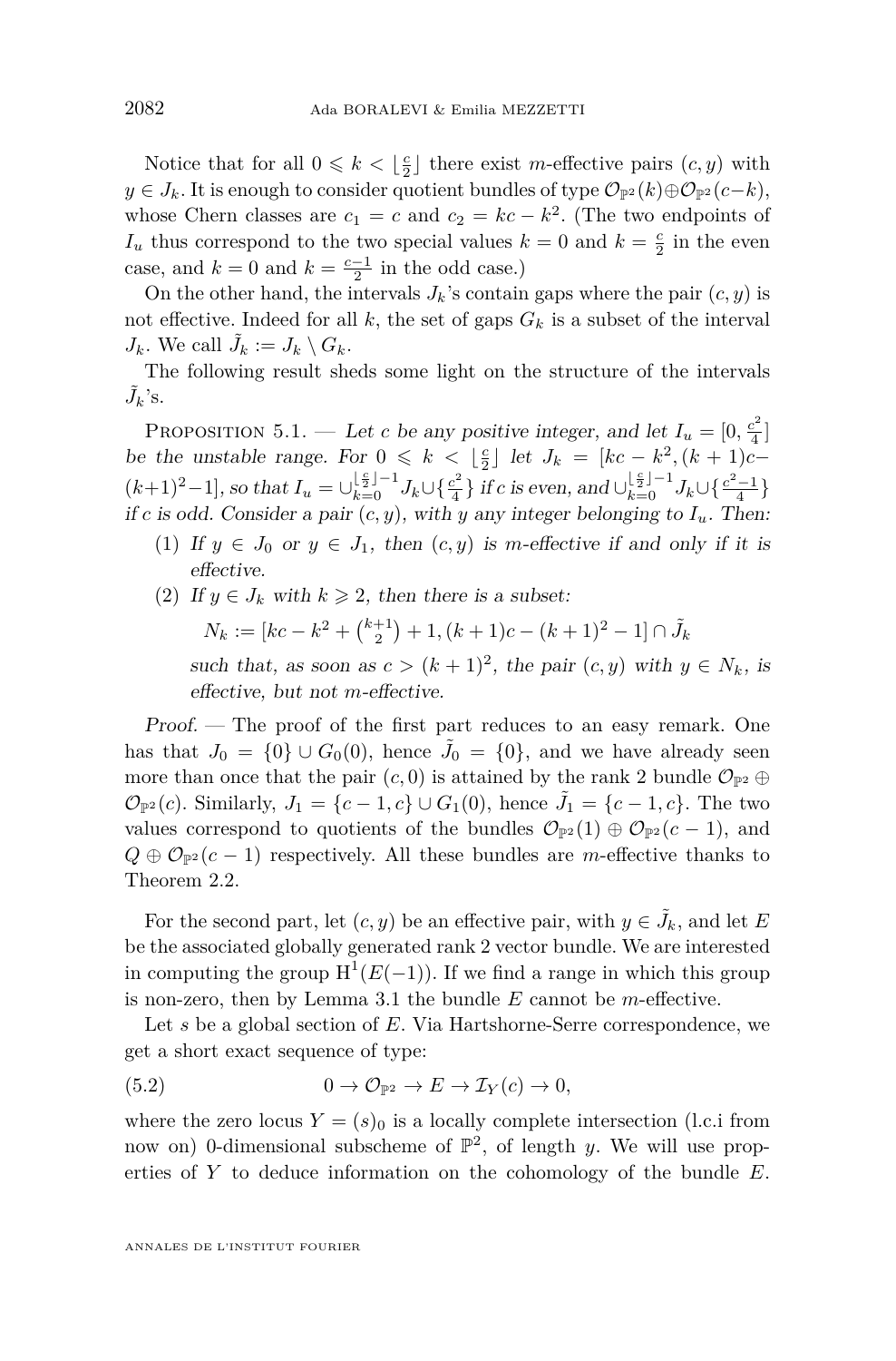Indeed, from the long exact cohomology sequence induced by [\(5.2\)](#page-14-0) twisted by  $\mathcal{O}_{\mathbb{P}^2}(-1)$ , we obtain the equality  $h^1(E(-1)) = h^1(\mathcal{I}_Y(c-1)).$ 

As proven in [\[8,](#page-21-0) Prop. 1.33], the scheme *Y* satisfies Cayley-Bacharach property  $CB(c-3)$ .

We say that a l.c.i. 0-dimensional subscheme  $Y$  in  $\mathbb{P}^2$  satisfies the Cayley-Bacharach property for curves of degree  $n \geq 1$  if any curve of degree *n* containing a subscheme  $Y' \subset Y$  of co-length 1, contains *Y*. If this is the case, we write *Y* satisfies  $CB(n)$ . Remark that this implies that *Y* satisfies *CB*(*i*) for all  $i \leq n$ .

By [\[6,](#page-21-0) Lem. 3.2], since the group of sections  $H^0(\mathcal{I}_Y(k))$  is non-zero, *Y* lies on a curve of degree  $k$ , but not on a curve of degree  $k-1$ . This allows us to obtain useful information on its numerical character, which in turn gives a method to compute  $h^1(\mathcal{I}_Y(c-1)).$ 

Recall that if *Z* is a 0-dimensional scheme in the projective plane, its numerical character  $\chi(Z) = (n_0, \ldots, n_{\sigma-1})$  is a sequence of integers which encodes the Hilbert function of *Z*, with the following properties:

- (1)  $n_0 \geq n_1 \geq \ldots \geq n_{\sigma-1} \geq \sigma$ , where  $\sigma$  is the minimal degree of a plane curve containing the scheme *Z*;
- (2) deg  $Z = \sum_{i=0}^{\sigma-1} (n_i i);$

(3) 
$$
h^1(\mathcal{I}_Z(t)) = \sum_{i=0}^{\sigma-1} [n_i - t - 1]_+ - [i - t - 1]_+, \text{ where } [x]_+ := \max\{x, 0\}.
$$

The numerical character is connected if  $n_i \geq n_{i+1} + 1$  for all  $0 \leq i \leq \sigma - 1$ . In our setting, we have  $\chi(Y) = (n_0, n_1, \ldots, n_{k-2})$  with:

(1)  $n_0 \geq \ldots \geq n_{k-1} \geq k$ , (2)  $\sum_{i=0}^{k-1} n_i = y + {k \choose 2}.$ 

From [\[6,](#page-21-0) Lem. 4.13] we learn that  $\chi(Y)$  must be connected. If for some index *j* we had  $n_j > n_{j-1} + 1$  then *Y* would not satisfy  $CB(i)$  for all  $i \geq n_r - 1 \geq k - 2$ , where the second inequality follows from (a). Since we do know that *Y* satisfies  $CB(c-3)$  and  $k-2 \leq \lfloor \frac{c}{2} \rfloor - 2 < c-3$ , this cannot happen.

We can thus use the numerical character to compute that:

$$
h^{1}(\mathcal{I}_{Y}(c-1)) = \sum_{i=0}^{k-1} [n_{i} - c]_{+} - [i - c]_{+} = \sum_{i=0}^{k-1} [n_{i} - c]_{+},
$$

where the last equality holds because  $i \leq k - 1 < c$ , and thus  $[i - c]_+ = 0$ for all *i*.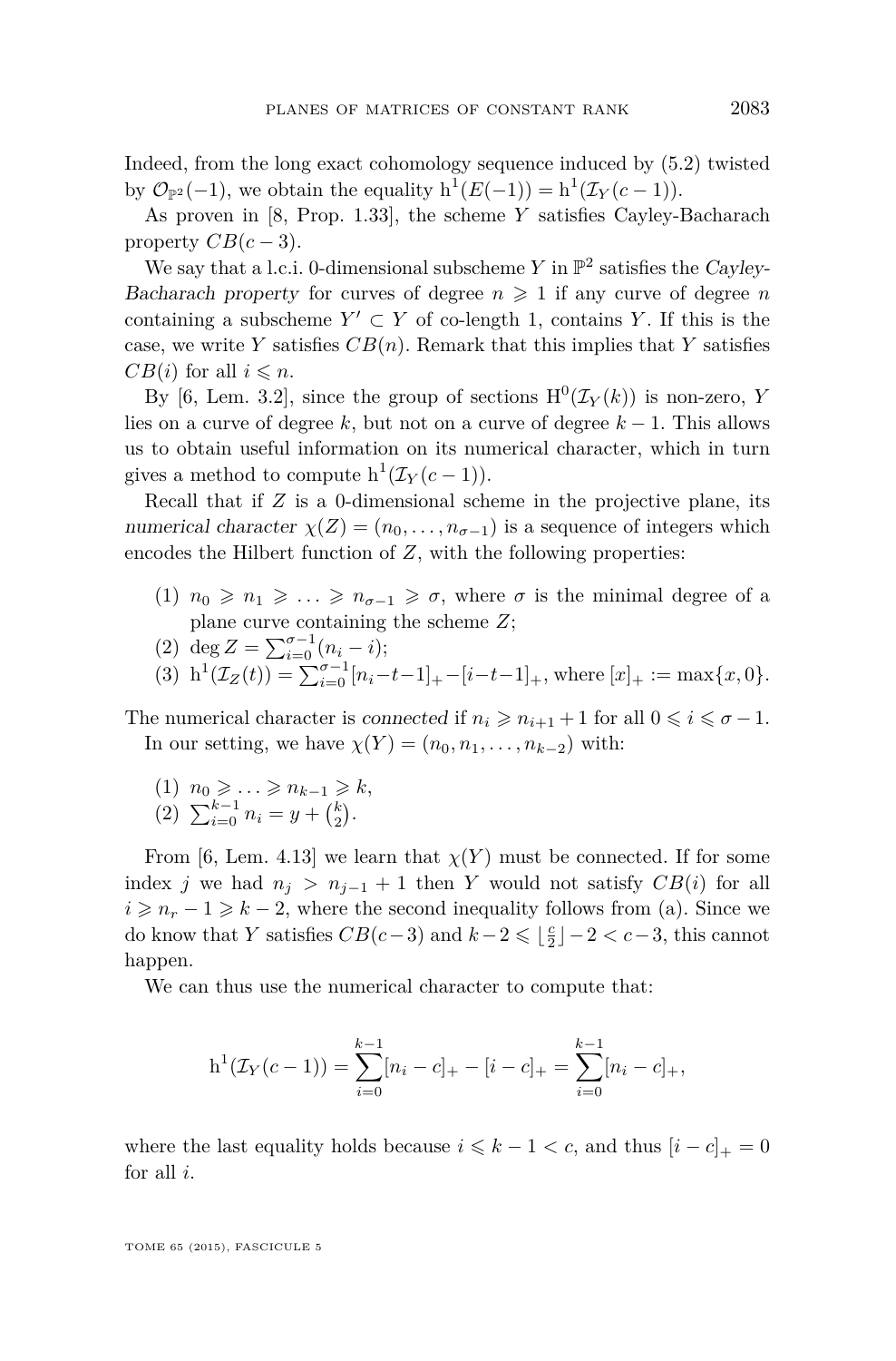Write the value  $y \in \tilde{J}_k$  as  $y = kc - k^2 + \alpha$ , with  $0 \le \alpha \le k^2$ . Then we have:

$$
\sum_{i=0}^{k-1} n_i = y + \binom{k}{2} = kc - k^2 + \alpha + \binom{k}{2} = kc + \alpha - \binom{k+1}{2}.
$$

The condition above entails that  $n_0 \geqslant c - \frac{k+1}{2} + \frac{\alpha}{k}$ , and thus  $n_0 - c \geqslant$  $-\frac{k+1}{2}+\frac{\alpha}{k}$ .

If  $\alpha > \binom{k+1}{2}$  then  $n_0 - c \geq 0$ , so the cohomology group  $H^1(\mathcal{I}_Y(c-1))$ has positive dimension, and the pair  $(c, y)$  cannot be *m*-effective.

Before we can conclude, we need to make sure that the set  $N_k$  is contained in the interval  $J_k$ , and this happens exactly as soon as  $c > (k+1)^2$ .  $\Box$ 

Theorem [5.1](#page-14-0) combined with an explicit construction of *m*-effective bundles as quotients proves the following Corollary 5.2. Indeed, for  $k \leq 2$  one has that  $\tilde{J}_k \setminus N_k = \emptyset$ , meaning that for  $c \le 7$  there is nothing to prove. For  $c = 8$  we refer the reader to Section [6,](#page-18-0) where this example is worked out in detail. Notice also that for low values of  $c$  some of the  $J_k$  intervals overlap, allowing us to construct several non-isomorphic bundles associated to the same *m*-effective pair.

COROLLARY  $5.2.$  — Let  $0 < c \le 8$  be a positive integer, and let  $I_u = [0, \frac{c^2}{4}]$  $\frac{c^2}{4}$  be the unstable range. There is a complete classification of all *m*-effective pairs  $(c, y)$  with  $y \in I_u$ .

We recall that giving a globally generated rank 2 vector bundle *F* on  $\mathbb{P}^2$ , together with a linear subspace  $V \subseteq H^0(F)$  of dimension  $N + 1$ , and an epimorphism  $V \otimes \mathcal{O}_{\mathbb{P}^2} \rightarrow F$ , is equivalent to giving a map  $\varphi_V : \mathbb{P}^2 \to \mathbb{G}(1,N)$  from  $\mathbb{P}^2$  to the Grassmannian of lines in  $\mathbb{P}^N$ . When  $V = \mathrm{H}^0(F)$ , we write  $\varphi_F := \varphi_{\mathrm{H}^0(F)}$ .

Given an effective pair  $(c, y)$  it is thus very natural to ask whether or not the associated globally generated bundle gives rise to an embedding. If the pair  $(c, y)$  is also *m*-effective, then the answer to this question is always positive: for any bundle  $E$  coming from an extension of type  $(1.2)$ , the map  $\varphi_F$  is an embedding of  $\mathbb{P}^2$  in  $\mathbb{G}(1, 2c + 1)$ . This is proved in:

PROPOSITION  $5.3. - [7, Prop. 2.4]$  $5.3. - [7, Prop. 2.4]$  $5.3. - [7, Prop. 2.4]$  Let *c* be a positive integer, and let *A* be a skew-symmetric matrix of linear forms in 3 variables, having size  $2c + 2$  and constant rank 2*c*. Let *E* be the globally generated vector bundle defined as the cokernel of A. Then  $E$  defines a 2*c*-uple embedding of  $\mathbb{P}^2$  in  $\mathbb{G}(1, 2c + 1).$ 

From this viewpoint, the pair (*c,* 2*c*) is particularly interesting. In Propo-sition [5.1](#page-14-0) we have seen that as soon as  $c > 9$ , then  $(c, 2c)$  is not *m*-effective.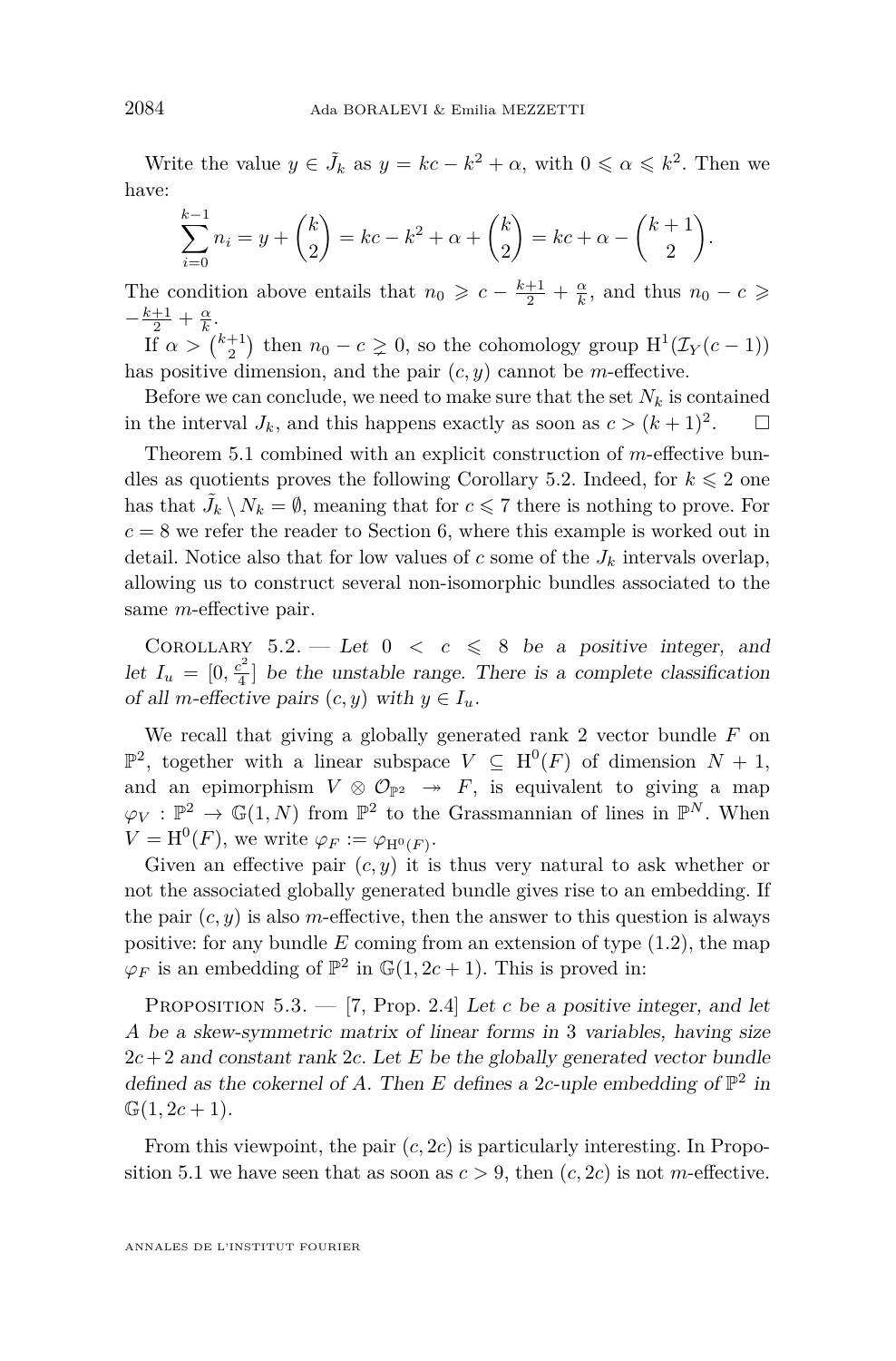<span id="page-17-0"></span>Nevertheless, under some extra assumption the associated globally generated bundle *E* gives an embedding of  $\mathbb{P}^2$  in the Grassmannian  $\mathbb{G}(1, 2c + 1)$ . This is the content of the following:

PROPOSITION 5.4. — Given any integer  $c > 9$ , the pair  $(c, 2c)$  is effective but not *m*-effective, that is, there exists a globally generated rank 2 vector bundle *E* on  $\mathbb{P}^2$  with Chern classes  $(c, 2c)$ , but *E* cannot be the cokernel of a skew-symmetric matrix of linear forms in 3 variables, having size  $2c + 2$ and constant rank 2*c*. Moreover, if there are no lines *L* such that *E* splits as  $E|_L \simeq \mathcal{O}_L \oplus \mathcal{O}_L(c)$ , then *E* induces an embedding  $\varphi_V : \mathbb{P}^2 \to \mathbb{G}(1, 2c + 1)$ , where  $V \simeq \mathbb{C}^{2c+2} \subseteq \mathrm{H}^0(E)$ .

Proof. — The first part of the statement is a straightforward consequence of Proposition [5.1.](#page-14-0) For the second part, let *E* be a globally generated vector bundle associated with the effective pair  $(c, 2c)$ , and let us look at the induced map  $\varphi_E$ . We will start by proving that  $\varphi_E$  is an embedding.

Let  $\xi \subset \mathbb{P}^2$  be any 0-dimensional length 2 subscheme. We need to show that the inequality  $h^0(E \otimes \mathcal{I}_{\xi}) \leqslant h^0(E) - 3$  holds. Let *L* be the line spanned by *ξ*. We have a sequence:

(5.3) 
$$
0 \to \mathcal{O}_{\mathbb{P}^2}(-1) \to \mathcal{I}_{\xi} \to \mathcal{O}_L(-2) \to 0.
$$

Tensoring it by *E* and computing cohomology, we see that:

$$
h^{0}(E \otimes \mathcal{I}_{\xi}) = h^{1}(E \otimes \mathcal{I}_{\xi}) + h^{0}(E(-1)) - h^{1}(E(-1)) + h^{0}(E|_{L}(-2)) - h^{1}(E|_{L}(-2)).
$$

On the other hand from the short exact sequence of definition of the hyperplane *L* tensored by *E* we get:

(5.5) 
$$
h^{0}(E) = h^{0}(E(-1)) - h^{1}(E(-1)) + h^{0}(E|_{L}).
$$

Repeating step by step the proof of Proposition [5.1,](#page-14-0) one sees that for  $k = 2$  there is only one possibility for the numerical character of the 0dimensional scheme *Y* defined by [\(5.2\)](#page-14-0), namely  $\chi(Y) = (c+1, c)$ . Hence we can compute that  $h^1(E(-1)) = h^1(\mathcal{I}_Y(c-1)) = 1$ .

Adding this information to what we knew before, we obtain:

(5.6) 
$$
h^0(E) - h^0(E \otimes \mathcal{I}_{\xi})
$$
  
=  $h^0(E|_L) - [h^0(E|_L(-2)) - h^1(E|_L(-2))] - h^1(E \otimes \mathcal{I}_{\xi}).$ 

Since *E* is globally generated,  $E|_L \simeq \mathcal{O}_L(c-b) \oplus \mathcal{O}_L(b)$ , where  $\lfloor \frac{c}{2} \rfloor \leq b \leq c$ . As long as  $b \neq c$ , we have  $h^0(E|_L) - h^0(E|_L(-2)) = 4$  and  $h^1(E|_L(-2)) = 0$ ,

TOME 65 (2015), FASCICULE 5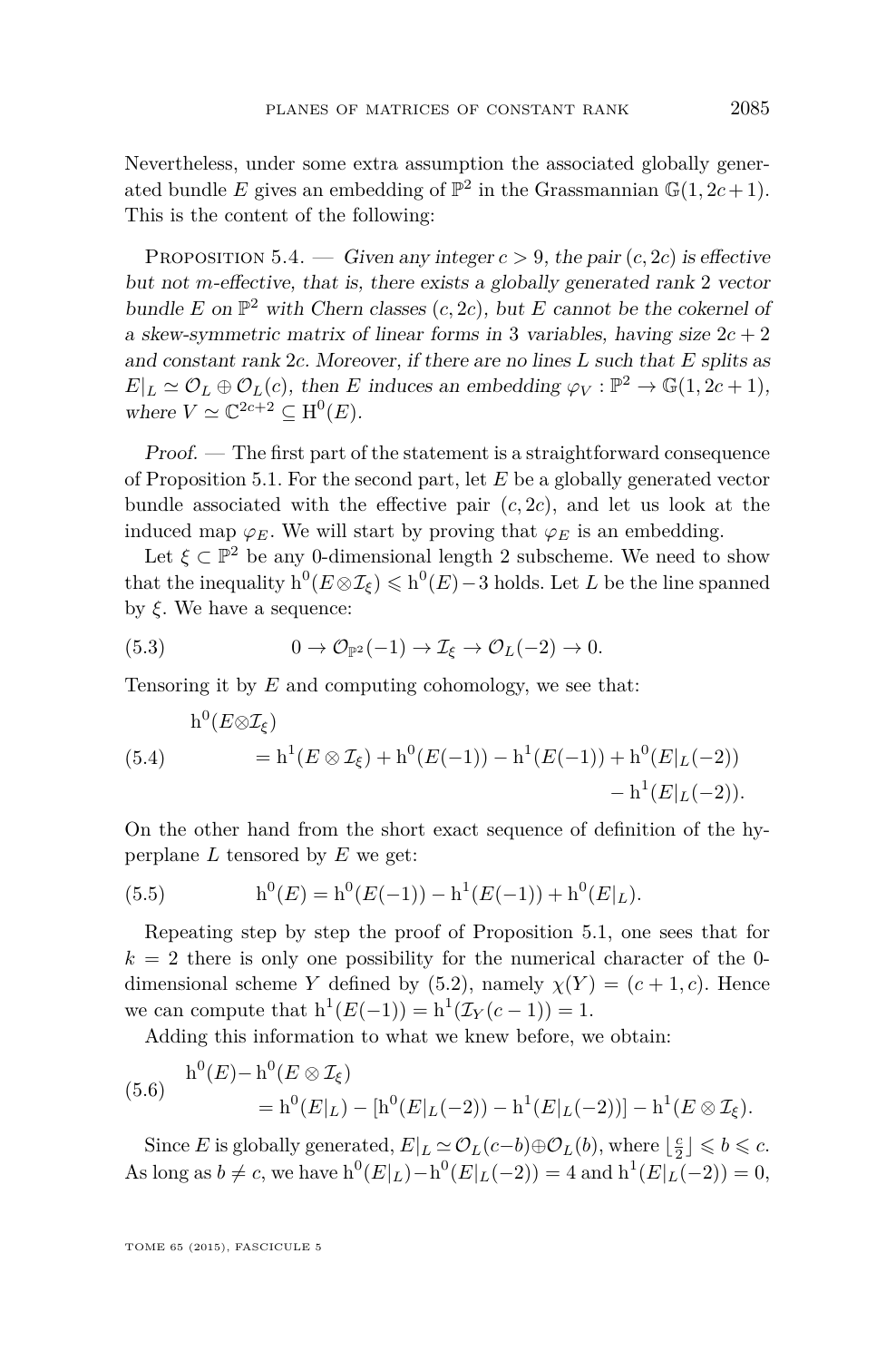<span id="page-18-0"></span>forcing  $h^1(E \otimes \mathcal{I}_{\xi}) \leq 1$ . As it is shown in [\[2,](#page-20-0) Rem. 2.5], this is a sufficient condition for  $\varphi_E$  to be an embedding.

Notice that if there exists a line *L* such that  $E|_L \simeq \mathcal{O}_L \oplus \mathcal{O}_L(c)$ , then  $h^0(E|_L) = c$ ,  $h^0(E|_L(-2)) = c - 1$  and  $h^1(E|_L(-2)) = 1$ , so [\(5.6\)](#page-17-0) becomes:

$$
h^{0}(E) - h^{0}(E \otimes \mathcal{I}_{\xi}) = c - (c - 1) + 1 - h^{1}(E \otimes \mathcal{I}_{\xi})
$$
  
= 2 - h^{1}(E \otimes \mathcal{I}\_{\xi})  
\$\leqslant 2\$,

and  $\varphi_E$  cannot be an embedding.

To conclude our proof, it is enough to observe that the embedding  $\varphi_E : \mathbb{P}^2 \to \mathbb{G}(1,N)$ , with  $N = h^0(E) - 1$ , composed with the projection  $\mathbb{G}(1,N) \to \mathbb{G}(1,2c+1)$  is still an embedding as long as we stay out of the (5-dimensional) secant variety. From the cohomology of [\(5.2\)](#page-14-0) we see that  $N \ge \chi(E) - 1 = \lfloor \frac{c}{2} \rfloor (c - 1) + 2 \ge 34$  if  $c \ge 9$ , so in our range this is always possible.  $\Box$ 

#### **6. An example**

Here we analyze in detail the case  $c = 8$ . We believe that in this case the situation is simple enough to be explained in detail, yet complicated enough to have some interest for explaining our techniques.

If  $c = 8$  then by Proposition [3.2](#page-8-0) the value *y* belongs to the interval  $I = [0, 36]$ . *I* is divided into the unstable range  $I_u = [0, 16]$  and stable range *I<sub>s</sub>* = [17, 36], which in turn is *I<sub>s</sub>* = *I<sub>s1</sub>* ∪ *I<sub>s2</sub>* = [17, 27] ∪ [28, 36].

The first table below lists all *m*-effective pairs  $(8, y)$  with  $y \in I_u$ . Recall from Section [5](#page-13-0) that the unstable range  $I_u$  is a union of sub-intervals  $J_k$ , with *k* varying from 0 to 3, together with the value  $\frac{c^2}{4} = 16$ . The intervals  $J_k$ 's are listed in the first column. The second column contains the values of *y*, and for each of them the third column contains either the explicit construction for the bundle *E*, in case the pair is *m*-effective, or, otherwise, the reason why *E* cannot be constructed. Notice that in the case  $y = 15$ there are two non-isomorphic bundles that can be associated to the same *m*-effective pair (8*,* 15).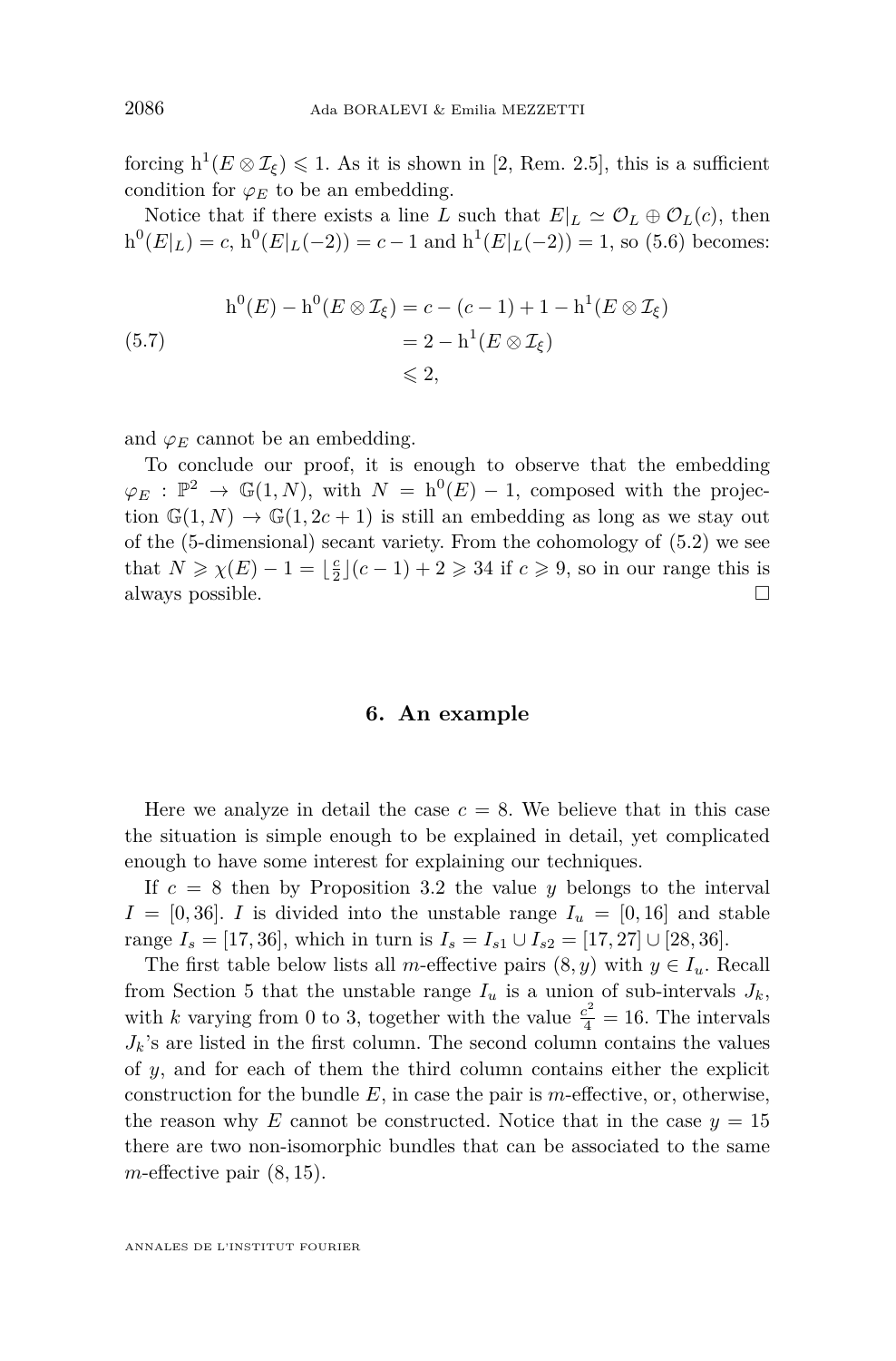|                 | $y = c_2(E)$ | $E$ quotient of:                                                                                                   |
|-----------------|--------------|--------------------------------------------------------------------------------------------------------------------|
| $J_0=[0,6]$     | 0            | $\mathcal{O}_{\mathbb{P}^2}\oplus\mathcal{O}_{\mathbb{P}^2}(8)$                                                    |
|                 | [1,6]        | gap $G_0(0)$                                                                                                       |
| $J_1=[7,11]$    | 7            | $\mathcal{O}_{\mathbb{P}^2}(1) \oplus \mathcal{O}_{\mathbb{P}^2}(7)$                                               |
|                 | 8            | $Q \oplus \mathcal{O}_{\mathbb{P}^2}(7)$                                                                           |
|                 | [9, 11]      | gap $G_1(0)$                                                                                                       |
| $J_2=[12,14]$   | 12           | $\mathcal{O}_{\mathbb{P}^2}(2) \oplus \mathcal{O}_{\mathbb{P}^2}(6)$                                               |
|                 | 13           | $\mathcal{O}_{\mathbb{P}^2}(1)^2\oplus \mathcal{O}_{\mathbb{P}^2}(6)$                                              |
|                 | 14           | $Q \oplus \mathcal{O}_{\mathbb{P}^2}(1) \oplus \mathcal{O}_{\mathbb{P}^2}(6)$                                      |
| $J_3 = \{15\}$  | 15           | $\mathcal{O}_{\mathbb{P}^2}(3) \oplus \mathcal{O}_{\mathbb{P}^2}(5)$ or $Q^2 \oplus \mathcal{O}_{\mathbb{P}^2}(6)$ |
| $\frac{c^2}{4}$ | 16           | $\mathcal{O}_{\mathbb{P}^2}(4)^2$                                                                                  |

Let us now move on to the stable range; we start with  $I_{s2} = [28, 36]$ . As explained in [\[11\]](#page-21-0), and in the proof of Theorem [4.1,](#page-9-0) all these values are attained by bundles that are quotients of sums of copies of  $\mathcal{O}_{\mathbb{P}^2}(1)$ and *Q*. More in detail, notice that if we have  $c_2(\mathcal{O}_{\mathbb{P}^2}(1)^a \oplus Q^b) = y$  then  $c_2(\mathcal{O}_{\mathbb{P}^2}(1)^{a-1} \oplus Q^{b+1}) = y+1$ , i.e. when we substitute a summand of type  $\mathcal{O}_{\mathbb{P}^2}(1)$  with one of type *Q* the second Chern class grows by 1. The endpoints 28 and 36 of the interval  $I_{s2}$  are attained by (quotients of)  $\mathcal{O}_{\mathbb{P}^2}(1)^8$  and  $Q^8$ respectively, and all the intermediate values are attained by substituting step by step copies of  $\mathcal{O}_{\mathbb{P}^2}(1)$  with copies of *Q*.

Finally, we look at the interval  $I_{s1} = [17, 27]$ . The second table illustrates the algorithm in the proof of Theorem [4.1,](#page-9-0) that allows one to explicitly construct the *m*-effective bundle associated to any pair (*c, y*) with  $y \in I_{s1}$ . In the first three columns there are values of  $y, x = \binom{8}{2} - y$ , and of the decomposition [\(4.2\)](#page-11-0) of the latter, that we recall is of the form  $x = \binom{k_1}{2} + \binom{k_2}{2} + \ldots + \binom{k_h}{2} + a_2$ . (See Steps 1 and 3 of the algorithm.)

In the fourth column we wrote the value  $\gamma_0(x) = k_1 + k_2 + \ldots + k_h + 2a_2$ from Step 4, with uniquely determined  $a_2 \in \{0, 1, 2\}$ . Following Step 2, we have added in the next column the value  $c_m(x) = 1 + \lceil \sqrt{4x + 1} \rceil$ .

Then in all cases where  $\gamma_0(x) \leq c_m(x)$  we can directly construct a bundle whose quotient is the *m*-effective *E* we are after. The two cases where this does not happen are indicated with (∗) and (∗∗). They correspond to cases where the algorithm stops at Step 4.

TOME 65 (2015), FASCICULE 5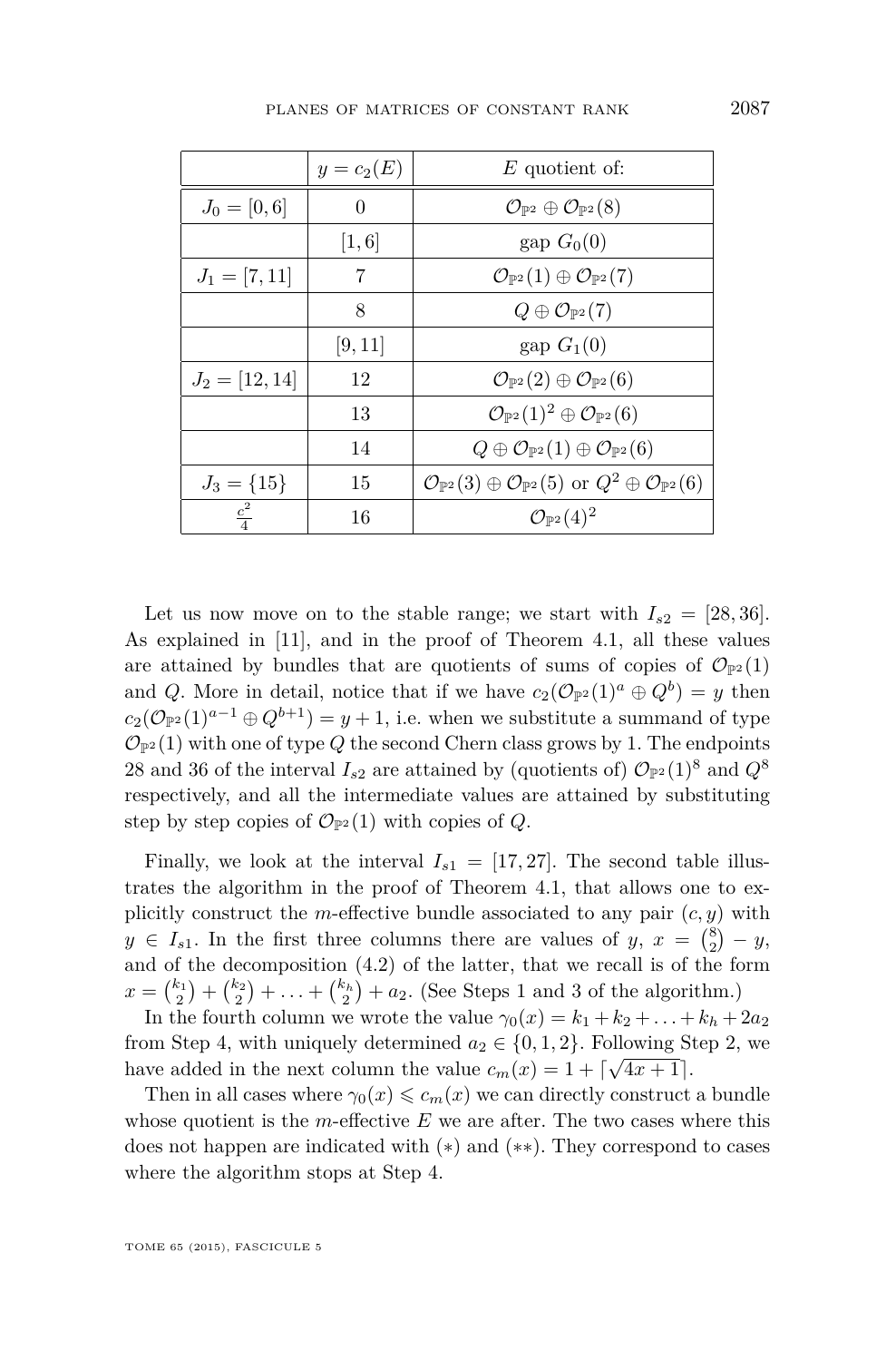<span id="page-20-0"></span>

| $y =$    | $x =$               | decompo-                      |                |                |                                                                                                             |
|----------|---------------------|-------------------------------|----------------|----------------|-------------------------------------------------------------------------------------------------------------|
| $c_2(E)$ | ${8 \choose 2} - y$ | sition $(4.2)$                | $\gamma_0(x)$  | $c_m(x)$       | $E$ quotient of:                                                                                            |
| 17       | 11                  | $\binom{5}{2}$ +1             | 7              | 8              | $\mathcal{O}_{\mathbb{P}^2}(5) \oplus \mathcal{O}_{\mathbb{P}^2}(2) \oplus \mathcal{O}_{\mathbb{P}^2}(1)$   |
| 18       | 10                  | ${5 \choose 2}$               | 5              | 8              | $\mathcal{O}_{\mathbb{P}^2}(5) \oplus \mathcal{O}_{\mathbb{P}^2}(1)^3$                                      |
| 19       | 9                   | $\binom{4}{2} + \binom{3}{2}$ | 7              | 8              | $\mathcal{O}_{\mathbb{P}^2}(4) \oplus \mathcal{O}_{\mathbb{P}^2}(3) \oplus \mathcal{O}_{\mathbb{P}^2}(2)$   |
| 20       | 8                   | $\binom{4}{2}+2$              | 8              | 7              | $(*)$                                                                                                       |
| 21       | 7                   | $\binom{4}{2} + 1$            | 6              | 7              | $\mathcal{O}_{\mathbb{P}^2}(4) \oplus \mathcal{O}_{\mathbb{P}^2}(2) \oplus \mathcal{O}_{\mathbb{P}^2}(1)^2$ |
| 22       | 6                   | $\binom{4}{2}$                | 4              | 6              | $\mathcal{O}_{\mathbb{P}^2}(4) \oplus \mathcal{O}_{\mathbb{P}^2}(1)^4$                                      |
| 23       | 5                   | $\binom{3}{2}+2$              | $\overline{7}$ | 6              | $(**)$                                                                                                      |
| 24       | 4                   | $\binom{3}{2}+1$              | 5              | 6              | $\mathcal{O}_{\mathbb{P}^2}(3) \oplus \mathcal{O}_{\mathbb{P}^2}(2) \oplus \mathcal{O}_{\mathbb{P}^2}(1)^3$ |
| 25       | 3                   | ${3 \choose 2}$               | 3              | 5              | $\mathcal{O}_{\mathbb{P}^2}(3) \oplus \mathcal{O}_{\mathbb{P}^2}(1)^5$                                      |
| 26       | $\mathfrak{D}$      | $\overline{2}$                | $\overline{4}$ | $\overline{4}$ | $\mathcal{O}_{\mathbb{P}^2}(2)^2\oplus \mathcal{O}_{\mathbb{P}^2}(1)^4$                                     |
| 27       | 1                   | 1                             | $\overline{2}$ | 4              | $\mathcal{O}_{\mathbb{P}^2}(2) \oplus \mathcal{O}_{\mathbb{P}^2}(1)^6$                                      |

For the two cases marked with asterisks, we have to use Step 5 in the algorithm of Theorem [4.1.](#page-9-0) For the case  $x = 8$ , one has  $\gamma_0(8) = 8 > c_m(8) =$ 7. So let us write  $8 = \binom{5}{2} - 2$ , and consider  $\gamma_1(8) = 7 = c_m(8)$ . By applying the algorithm, we see that *E* is a quotient of a bundle of the form  $\mathcal{O}_{\mathbb{P}^2}(5) \oplus$  $\mathcal{O}_{\mathbb{P}^2}(1) \oplus Q^2.$ 

Similarly for  $x = 5$  we have  $\gamma_0(5) = 7 > 6 = c_m(5)$ . Then one rewrites 5 as  $\binom{4}{2} - 1$ , so that  $\gamma_1(5) = 5 < c_m(5)$  and *E* is quotient of the direct sum  $\mathcal{O}_{\mathbb{P}^2}(4) \oplus \mathcal{O}_{\mathbb{P}^2}(1)^3 \oplus Q.$ 

#### BIBLIOGRAPHY

- [1] C. ANGHEL, I. COANDA & N. MANOLACHE, "Globally Generated Vector Bundles on  $\mathbb{P}^n$  with  $c_1 = 4$ ", <http://arxiv.org/abs/1305.3464>, 2013.
- [2] E. Arrondo, "Subvarieties of Grassmannians", [http://www.mat.ucm.es/~arrondo/](http://www.mat.ucm.es/~arrondo/trento.pdf) [trento.pdf](http://www.mat.ucm.es/~arrondo/trento.pdf), 1996.
- [3] A. BORALEVI, D. FAENZI & E. MEZZETTI, "Linear spaces of matrices of constant rank and instanton bundles", Adv. Math. **248** (2013), p. 895-920.
- [4] A. CAUSIN & G. P. PIROLA, "A note on spaces of symmetric matrices", Linear Algebra Appl. **426** (2007), no. 2-3, p. 533-539.
- [5] P. DE POI & E. MEZZETTI, "Linear congruences and hyperbolic systems of conservation laws", in Projective varieties with unexpected properties, Walter de Gruyter GmbH & Co. KG, Berlin, 2005, p. 209-230.